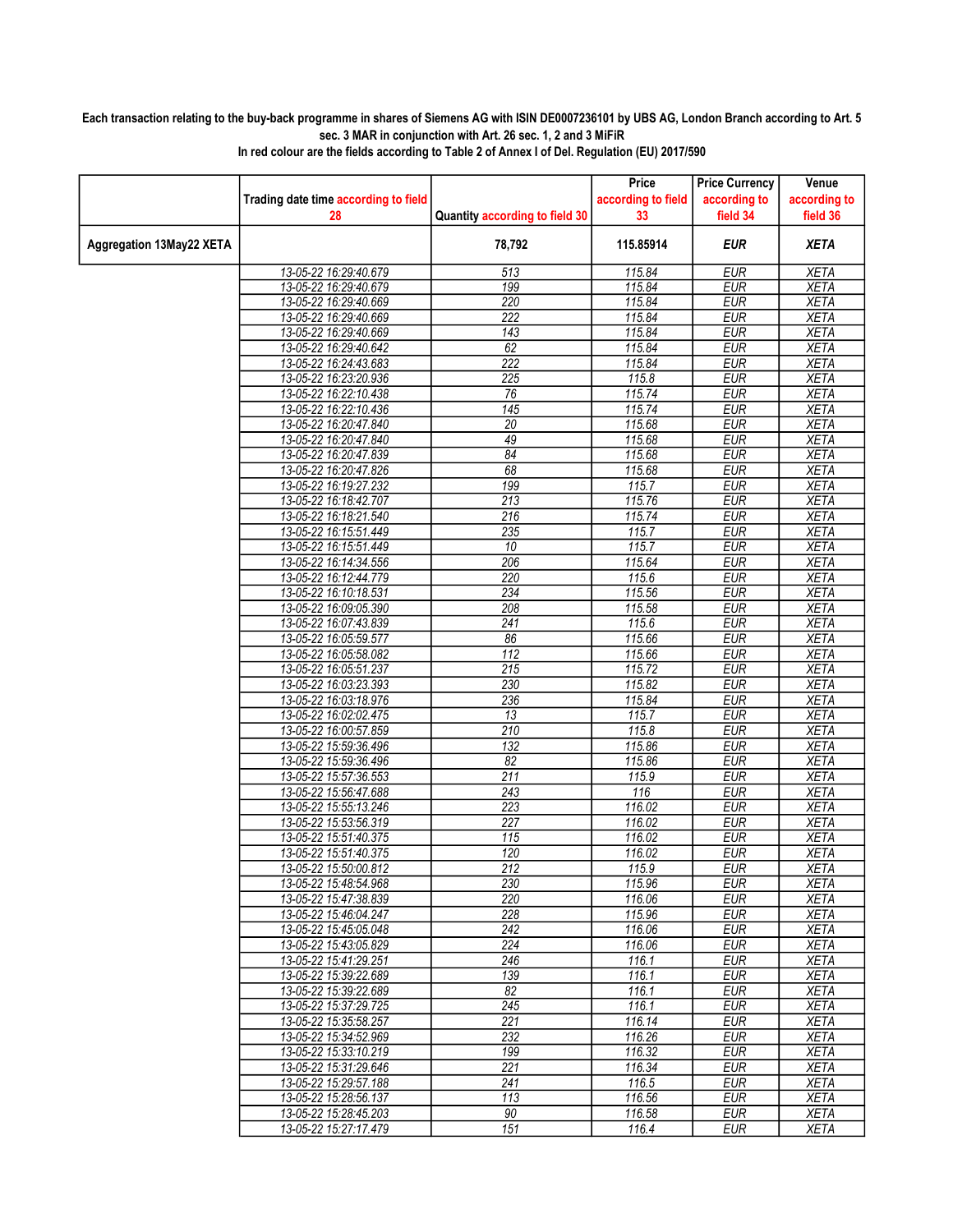| 13-05-22 15:27:17.479                          | 90               | 116.4  | <b>EUR</b> | <b>XETA</b> |
|------------------------------------------------|------------------|--------|------------|-------------|
| 13-05-22 15:24:50.773                          | 80               | 116.38 | <b>EUR</b> | <b>XETA</b> |
| 13-05-22 15:24:50.773                          | 158              | 116.38 | <b>EUR</b> | <b>XETA</b> |
| 13-05-22 15:23:19.819                          | 243              | 116.44 | <b>EUR</b> | <b>XETA</b> |
| 13-05-22 15:21:42.680                          | 243              | 116.36 | <b>EUR</b> | <b>XETA</b> |
| 13-05-22 15:20:57.112                          | 206              | 116.48 | <b>EUR</b> | <b>XETA</b> |
| 13-05-22 15:19:07.184                          | 124              | 116.32 | <b>EUR</b> | <b>XETA</b> |
|                                                |                  |        |            |             |
| 13-05-22 15:19:07.183                          | 89               | 116.32 | <b>EUR</b> | <b>XETA</b> |
| 13-05-22 15:18:04.836                          | 224              | 116.38 | <b>EUR</b> | <b>XETA</b> |
| 13-05-22 15:16:11.745                          | 217              | 116.26 | <b>EUR</b> | <b>XETA</b> |
| 13-05-22 15:15:13.343                          | 235              | 116.2  | <b>EUR</b> | <b>XETA</b> |
| 13-05-22 15:12:43.833                          | 233              | 116.04 | <b>EUR</b> | <b>XETA</b> |
| 13-05-22 15:11:26.633                          | 204              | 116.1  | <b>EUR</b> | <b>XETA</b> |
| 13-05-22 15:11:04.029                          | 219              | 116.12 | <b>EUR</b> | <b>XETA</b> |
| 13-05-22 15:09:13.413                          | 126              | 116.06 | <b>EUR</b> | <b>XETA</b> |
| 13-05-22 15:09:13.413                          | 48               | 116.06 | <b>EUR</b> | <b>XETA</b> |
| 13-05-22 15:08:58.798                          | 10               | 116.06 | <b>EUR</b> | <b>XETA</b> |
| 13-05-22 15:08:56.920                          | 30               | 116.06 | <b>EUR</b> | <b>XETA</b> |
| 13-05-22 15:08:03.529                          | 211              | 115.98 | <b>EUR</b> | <b>XETA</b> |
| 13-05-22 15:06:42.016                          | 34               | 116.1  | <b>EUR</b> | <b>XETA</b> |
| 13-05-22 15:06:42.016                          | 51               | 116.1  | <b>EUR</b> | <b>XETA</b> |
|                                                | 94               |        |            |             |
| 13-05-22 15:06:42.016                          |                  | 116.1  | <b>EUR</b> | <b>XETA</b> |
| 13-05-22 15:06:42.017                          | $\overline{26}$  | 116.1  | EUR        | <b>XETA</b> |
| 13-05-22 15:05:23.783                          | 19               | 116.14 | <b>EUR</b> | <b>XETA</b> |
| 13-05-22 15:05:23.780                          | 194              | 116.14 | EUR        | <b>XETA</b> |
| 13-05-22 15:05:23.765                          | 36               | 116.14 | <b>EUR</b> | <b>XETA</b> |
| 13-05-22 15:05:23.765                          | 175              | 116.14 | <b>EUR</b> | <b>XETA</b> |
| 13-05-22 15:05:23.765                          | $\boldsymbol{9}$ | 116.14 | <b>EUR</b> | <b>XETA</b> |
| 13-05-22 15:03:04.779                          | 234              | 116.06 | <b>EUR</b> | <b>XETA</b> |
| 13-05-22 15:03:04.761                          | 189              | 116.06 | <b>EUR</b> | <b>XETA</b> |
| 13-05-22 15:03:04.761                          | 11               | 116.06 | <b>EUR</b> | <b>XETA</b> |
| 13-05-22 14:59:45.640                          | 200              | 115.58 | <b>EUR</b> | <b>XETA</b> |
| 13-05-22 14:59:08.931                          | 244              | 115.64 | <b>EUR</b> | <b>XETA</b> |
| 13-05-22 14:58:13.026                          | 227              | 115.68 | <b>EUR</b> | <b>XETA</b> |
| 13-05-22 14:57:25.788                          | 45               | 115.8  | <b>EUR</b> | <b>XETA</b> |
| 13-05-22 14:57:25.788                          | 164              | 115.8  | <b>EUR</b> | <b>XETA</b> |
| 13-05-22 14:56:12.668                          | 219              | 115.76 | <b>EUR</b> | <b>XETA</b> |
|                                                |                  |        |            |             |
| 13-05-22 14:54:35.958<br>13-05-22 14:53:02.732 | 236              | 115.76 | <b>EUR</b> | <b>XETA</b> |
|                                                | 204              | 115.62 | <b>EUR</b> | <b>XETA</b> |
| 13-05-22 14:51:42.518                          | 222              | 115.5  | <b>EUR</b> | <b>XETA</b> |
| 13-05-22 14:51:12.873                          | 225              | 115.46 | EUR        | <b>XETA</b> |
| 13-05-22 14:51:12.873                          | 244              | 115.46 | <b>EUR</b> | <b>XETA</b> |
| 13-05-22 14:49:59.074                          | 51               | 115.32 | EUR        | <b>XETA</b> |
| 13-05-22 14:48:14.045                          | 215              | 115.3  | <b>EUR</b> | <b>XETA</b> |
| 13-05-22 14:47:05.993                          | 30               | 115.34 | <b>EUR</b> | <b>XETA</b> |
| 13-05-22 14:47:05.993                          | 11               | 115.34 | <b>EUR</b> | <b>XETA</b> |
| 13-05-22 14:47:05.993                          | 195              | 115.34 | <b>EUR</b> | <b>XETA</b> |
| 13-05-22 14:45:08.301                          | 220              | 115.22 | <b>EUR</b> | <b>XETA</b> |
| 13-05-22 14:43:57.626                          | 214              | 115.26 | <b>EUR</b> | <b>XETA</b> |
| 13-05-22 14:42:32.626                          | 49               | 115.28 | <b>EUR</b> | <b>XETA</b> |
| 13-05-22 14:42:32.626                          | 156              | 115.26 | <b>EUR</b> | <b>XETA</b> |
| 13-05-22 14:41:33.163                          | 215              | 115.36 | <b>EUR</b> | <b>XETA</b> |
| 13-05-22 14:41:33.175                          | 140              | 115.34 | <b>EUR</b> | <b>XETA</b> |
| 13-05-22 14:40:07.079                          | 157              | 115.24 | <b>EUR</b> | <b>XETA</b> |
| 13-05-22 14:40:07.079                          | 78               | 115.24 | <b>EUR</b> | <b>XETA</b> |
| 13-05-22 14:39:13.635                          | 31               | 115.36 | <b>EUR</b> | <b>XETA</b> |
|                                                | 197              | 115.36 |            |             |
| 13-05-22 14:39:13.635                          |                  |        | <b>EUR</b> | <b>XETA</b> |
| 13-05-22 14:38:21.798                          | 232              | 115.42 | <b>EUR</b> | <b>XETA</b> |
| 13-05-22 14:36:55.075                          | 182              | 115.36 | <b>EUR</b> | <b>XETA</b> |
| 13-05-22 14:36:55.075                          | 17               | 115.36 | <b>EUR</b> | <b>XETA</b> |
| 13-05-22 14:36:55.075                          | 37               | 115.36 | <b>EUR</b> | <b>XETA</b> |
| 13-05-22 14:34:40.587                          | 229              | 115.42 | <b>EUR</b> | <b>XETA</b> |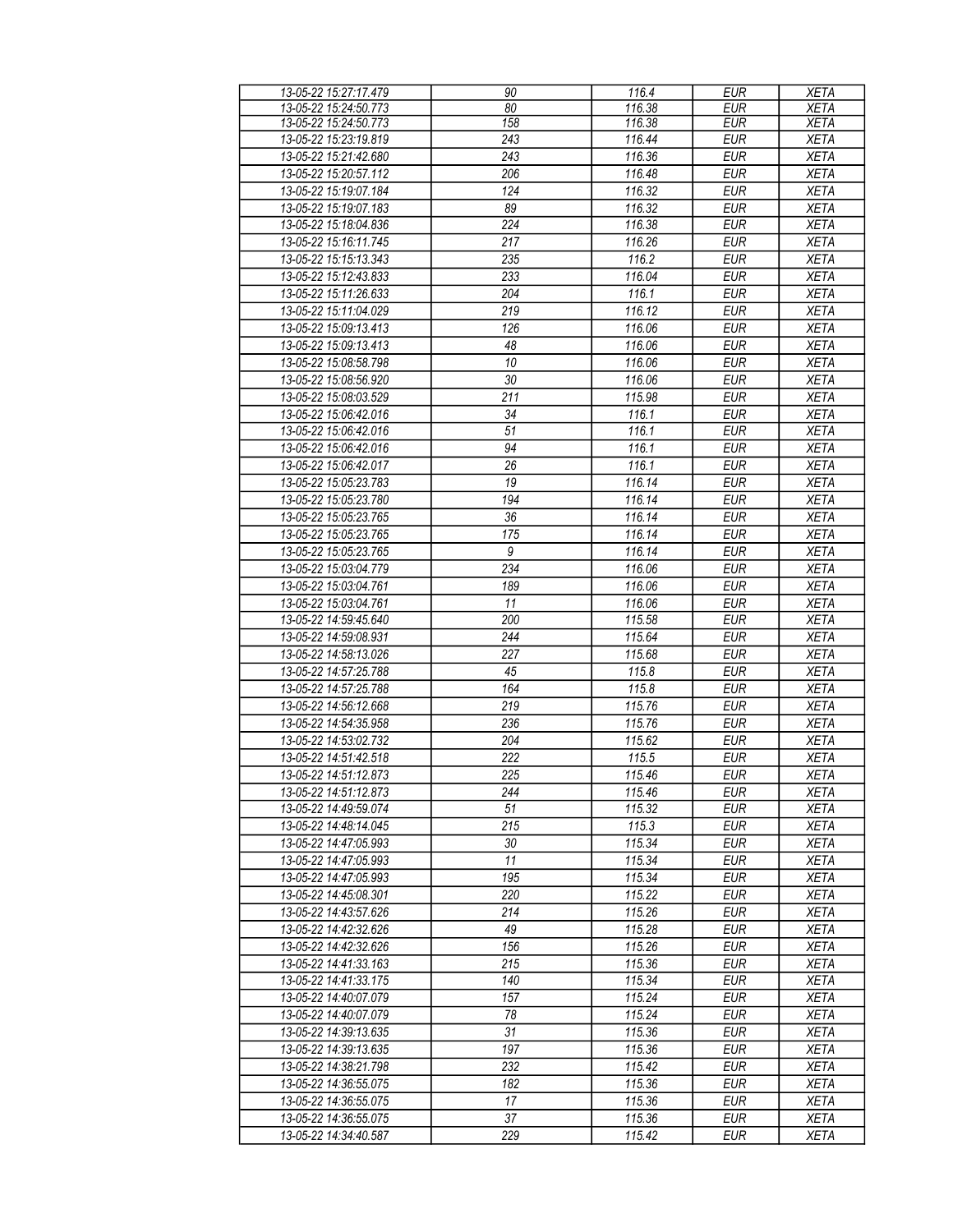| 13-05-22 14:33:21.211                          | $\sqrt{5}$       | 115.44           | <b>EUR</b>               | <b>XETA</b>                |
|------------------------------------------------|------------------|------------------|--------------------------|----------------------------|
| 13-05-22 14:33:19.670                          | 221              | 115.44           | <b>EUR</b>               | <b>XETA</b>                |
| 13-05-22 14:33:17.415                          | 236              | 115.46           | <b>EUR</b>               | <b>XETA</b>                |
| 13-05-22 14:33:17.415                          | 185              | 115.46           | <b>EUR</b>               | <b>XETA</b>                |
| 13-05-22 14:33:09.612                          | 14               | 115.46           | <b>EUR</b>               | <b>XETA</b>                |
| 13-05-22 14:31:24.691                          | 215              | 115.38           | <b>EUR</b>               | <b>XETA</b>                |
| 13-05-22 14:29:09.484                          | 232              | 115.34           | <b>EUR</b>               | <b>XETA</b>                |
| 13-05-22 14:29:09.475                          | 12               | 115.34           | <b>EUR</b>               | <b>XETA</b>                |
| 13-05-22 14:27:07.665                          | 187              | 115.44           | <b>EUR</b>               | <b>XETA</b>                |
| 13-05-22 14:27:07.664                          | 19               | 115.44           | <b>EUR</b>               | <b>XETA</b>                |
| 13-05-22 14:24:55.091                          | 244              | 115.56           | <b>EUR</b>               | <b>XETA</b>                |
| 13-05-22 14:23:17.403                          | 198              | 115.74           | <b>EUR</b>               | <b>XETA</b>                |
| 13-05-22 14:22:18.486                          | 132              | 115.8            | <b>EUR</b>               | <b>XETA</b>                |
| 13-05-22 14:22:18.486                          | 76               | 115.8            | <b>EUR</b>               | <b>XETA</b>                |
| 13-05-22 14:20:17.203                          | $\overline{227}$ | 115.8            | <b>EUR</b>               | <b>XETA</b>                |
| 13-05-22 14:18:19.330                          | 207              | 116              | <b>EUR</b>               | <b>XETA</b>                |
| 13-05-22 14:16:31.289                          | 223              | 116.08           | <b>EUR</b>               | <b>XETA</b>                |
| 13-05-22 14:13:58.423                          | 201              | 116.1            | <b>EUR</b>               | <b>XETA</b>                |
| 13-05-22 14:10:41.959                          | 200              | 116.1            | <b>EUR</b>               | <b>XETA</b>                |
| 13-05-22 14:09:14.259                          | 226              | 116.2            | <b>EUR</b>               | <b>XETA</b>                |
| 13-05-22 14:09:14.259                          | 212              | 116.2            | <b>EUR</b>               | <b>XETA</b>                |
| 13-05-22 14:06:09.975                          | 203              | 116.34           | <b>EUR</b>               | <b>XETA</b>                |
| 13-05-22 14:05:40.065                          | 198              | 116.34           | <b>EUR</b>               | <b>XETA</b>                |
| 13-05-22 14:02:17.783                          | 246              | 116.22           | <b>EUR</b>               | <b>XETA</b>                |
| 13-05-22 14:00:55.634                          | 210              | 116.32           | <b>EUR</b>               | <b>XETA</b>                |
| 13-05-22 13:57:56.001                          | 199              | 116.34           | <b>EUR</b>               | <b>XETA</b>                |
| 13-05-22 13:56:04.330                          | 218              | 116.46           | <b>EUR</b>               | <b>XETA</b>                |
| 13-05-22 13:56:04.322                          | 121              | 116.48           | <b>EUR</b>               | <b>XETA</b>                |
| 13-05-22 13:56:04.322                          | 125              | 116.48           | <b>EUR</b>               | <b>XETA</b>                |
| 13-05-22 13:55:02.117                          | 17               | 116.28           | <b>EUR</b>               | <b>XETA</b>                |
| 13-05-22 13:53:22.397                          | 204              | 116.4            | <b>EUR</b>               | <b>XETA</b>                |
| 13-05-22 13:53:22.397                          | 13               | 116.4            | <b>EUR</b>               | <b>XETA</b>                |
| 13-05-22 13:50:04.498                          | 220              | 116.3            | <b>EUR</b>               | <b>XETA</b>                |
| 13-05-22 13:48:34.176                          | 199              | 116.3            | <b>EUR</b>               | <b>XETA</b>                |
| 13-05-22 13:48:34.175                          | 12               | 116.3            | <b>EUR</b>               | <b>XETA</b>                |
| 13-05-22 13:46:19.167                          | 73               | 116.24           | <b>EUR</b>               | <b>XETA</b>                |
| 13-05-22 13:46:19.167                          | 58               | 116.24           | <b>EUR</b>               | <b>XETA</b>                |
| 13-05-22 13:46:19.160                          | 46               | 116.24           | <b>EUR</b>               |                            |
| 13-05-22 13:46:19.082                          | 51               | 116.24           | <b>EUR</b>               | <b>XETA</b><br><b>XETA</b> |
| 13-05-22 13:46:19.082                          | $\overline{12}$  | 116.24           | <b>EUR</b>               | <b>XETA</b>                |
| 13-05-22 13:45:01.309                          | $\overline{211}$ | 116.28           | EUR                      | <b>XETA</b>                |
| 13-05-22 13:45:01.309                          | 201              | 116.28           | <b>EUR</b>               | <b>XETA</b>                |
|                                                |                  |                  |                          |                            |
| 13-05-22 13:45:01.309<br>13-05-22 13:44:28.245 | 41<br>15         | 116.28<br>116.28 | <b>EUR</b><br><b>EUR</b> | <b>XETA</b><br><b>XETA</b> |
|                                                | 246              |                  | <b>EUR</b>               |                            |
| 13-05-22 13:41:27.401<br>13-05-22 13:39:29.189 | 188              | 116.36<br>116.46 | <b>EUR</b>               | <b>XETA</b><br><b>XETA</b> |
|                                                |                  |                  |                          |                            |
| 13-05-22 13:39:29.189                          | 10               | 116.46           | <b>EUR</b>               | <b>XETA</b>                |
| 13-05-22 13:36:49.789<br>13-05-22 13:36:49.786 | 31<br>31         | 116.44<br>116.44 | <b>EUR</b><br><b>EUR</b> | <b>XETA</b><br><b>XETA</b> |
|                                                |                  |                  |                          |                            |
| 13-05-22 13:36:42.010                          | 173              | 116.44           | <b>EUR</b>               | <b>XETA</b>                |
| 13-05-22 13:36:42.009<br>13-05-22 13:36:40.755 | 10               | 116.44           | <b>EUR</b>               | <b>XETA</b>                |
|                                                | 233              | 116.46           | <b>EUR</b>               | <b>XETA</b>                |
| 13-05-22 13:35:30.275                          | 25               | 116.42           | <b>EUR</b>               | <b>XETA</b>                |
| 13-05-22 13:33:23.180                          | 171              | 116.4            | <b>EUR</b>               | <b>XETA</b>                |
| 13-05-22 13:33:23.180                          | 47               | 116.4            | <b>EUR</b>               | <b>XETA</b>                |
| 13-05-22 13:30:56.880                          | 199              | 116.4            | <b>EUR</b>               | <b>XETA</b>                |
| 13-05-22 13:30:56.860                          | 78               | 116.4            | <b>EUR</b>               | <b>XETA</b>                |
| 13-05-22 13:30:56.860                          | 162              | 116.4            | <b>EUR</b>               | <b>XETA</b>                |
| 13-05-22 13:29:37.594                          | 237              | 116.4            | <b>EUR</b>               | <b>XETA</b>                |
| 13-05-22 13:25:58.617                          | 242              | 116.4            | <b>EUR</b>               | <b>XETA</b>                |
| 13-05-22 13:23:24.438                          | 60               | 116.52           | <b>EUR</b>               | <b>XETA</b>                |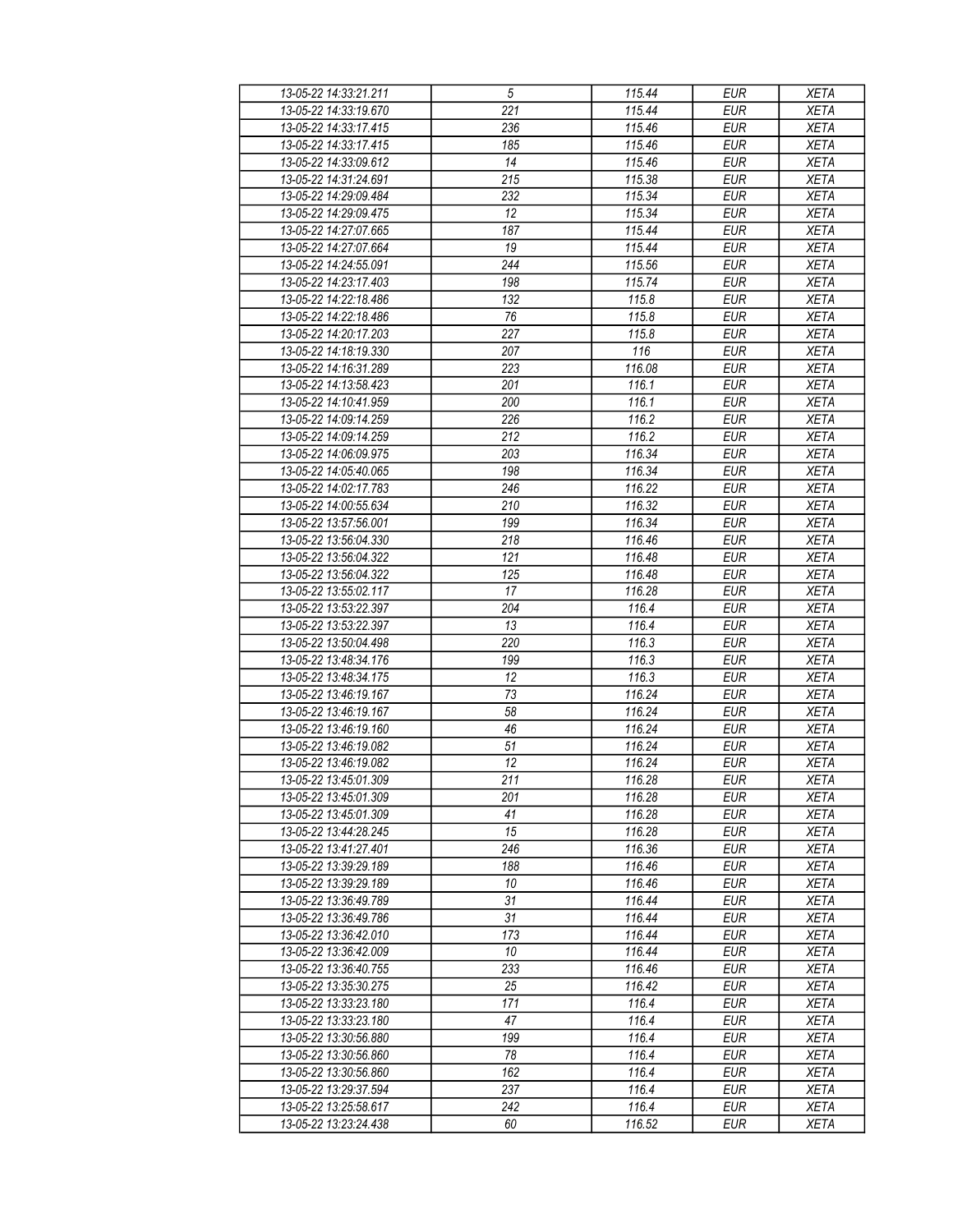| 13-05-22 13:23:24.437                          | 178        | 116.52 | <b>EUR</b> | <b>XETA</b> |
|------------------------------------------------|------------|--------|------------|-------------|
| 13-05-22 13:21:08.327                          | 92         | 116.62 | <b>EUR</b> | <b>XETA</b> |
| 13-05-22 13:21:08.327                          | 114        | 116.62 | <b>EUR</b> | <b>XETA</b> |
| 13-05-22 13:20:39.336                          | 203        | 116.62 | <b>EUR</b> | <b>XETA</b> |
| 13-05-22 13:20:39.336                          | 69         | 116.62 | <b>EUR</b> | <b>XETA</b> |
| 13-05-22 13:20:39.336                          | 173        | 116.62 | <b>EUR</b> | <b>XETA</b> |
| 13-05-22 13:17:10.515                          | 82         | 116.54 | <b>EUR</b> | <b>XETA</b> |
| 13-05-22 13:17:10.515                          | 125        | 116.54 | <b>EUR</b> | <b>XETA</b> |
| 13-05-22 13:13:19.599                          | 223        | 116.52 | <b>EUR</b> | <b>XETA</b> |
| 13-05-22 13:09:39.929                          | 48         | 116.52 | <b>EUR</b> | <b>XETA</b> |
| 13-05-22 13:09:39.929                          | 183        | 116.52 | <b>EUR</b> | <b>XETA</b> |
| 13-05-22 13:06:54.587                          | 17         | 116.58 | <b>EUR</b> | <b>XETA</b> |
| 13-05-22 13:06:54.587                          | 118        | 116.58 | <b>EUR</b> | <b>XETA</b> |
| 13-05-22 13:06:54.532                          | 71         | 116.58 | <b>EUR</b> | <b>XETA</b> |
| 13-05-22 13:04:46.747                          | 171        | 116.48 | <b>EUR</b> | <b>XETA</b> |
| 13-05-22 13:04:46.747                          | 71         | 116.48 | <b>EUR</b> | <b>XETA</b> |
| 13-05-22 13:02:04.058                          | 230        | 116.54 | EUR        | <b>XETA</b> |
| 13-05-22 13:02:04.046                          | 29         | 116.54 | <b>EUR</b> | <b>XETA</b> |
| 13-05-22 13:02:04.046                          | 196        | 116.54 | <b>EUR</b> | <b>XETA</b> |
| 13-05-22 13:00:00.069                          | 210        | 116.54 | <b>EUR</b> | <b>XETA</b> |
|                                                | 223        | 116.38 | <b>EUR</b> | <b>XETA</b> |
| 13-05-22 12:57:08.183<br>13-05-22 12:54:35.561 | 239        | 116.3  | <b>EUR</b> | <b>XETA</b> |
|                                                |            | 116.3  |            |             |
| 13-05-22 12:51:46.841                          | 201<br>221 |        | <b>EUR</b> | <b>XETA</b> |
| 13-05-22 12:50:03.282                          |            | 116.34 | <b>EUR</b> | <b>XETA</b> |
| 13-05-22 12:47:26.726                          | 216        | 116.28 | <b>EUR</b> | <b>XETA</b> |
| 13-05-22 12:45:49.158                          | 110        | 116.32 | <b>EUR</b> | <b>XETA</b> |
| 13-05-22 12:43:56.376                          | 105        | 116.28 | <b>EUR</b> | <b>XETA</b> |
| 13-05-22 12:43:56.376                          | 139        | 116.28 | <b>EUR</b> | <b>XETA</b> |
| 13-05-22 12:42:59.793                          | 218        | 116.26 | <b>EUR</b> | <b>XETA</b> |
| 13-05-22 12:39:24.790                          | 210        | 116.32 | <b>EUR</b> | <b>XETA</b> |
| 13-05-22 12:36:35.019                          | 241        | 116.4  | <b>EUR</b> | <b>XETA</b> |
| 13-05-22 12:35:05.086                          | 99         | 116.38 | <b>EUR</b> | <b>XETA</b> |
| 13-05-22 12:35:05.086                          | 131        | 116.38 | <b>EUR</b> | <b>XETA</b> |
| 13-05-22 12:31:51.638                          | 198        | 116.28 | <b>EUR</b> | <b>XETA</b> |
| 13-05-22 12:29:06.623                          | 246        | 116.26 | <b>EUR</b> | <b>XETA</b> |
| 13-05-22 12:27:40.963                          | 81         | 116.38 | <b>EUR</b> | <b>XETA</b> |
| 13-05-22 12:27:40.963                          | 130        | 116.38 | <b>EUR</b> | <b>XETA</b> |
| 13-05-22 12:27:40.963                          | 158        | 116.38 | <b>EUR</b> | <b>XETA</b> |
| 13-05-22 12:27:40.963                          | 80         | 116.38 | <b>EUR</b> | <b>XETA</b> |
| 13-05-22 12:23:56.075                          | 208        | 116.38 | <b>EUR</b> | <b>XETA</b> |
| 13-05-22 12:20:28.250                          | 147        | 116.22 | EUR        | <b>XETA</b> |
| 13-05-22 12:20:28.250                          | 52         | 116.22 | <b>EUR</b> | <b>XETA</b> |
| 13-05-22 12:17:46.324                          | 191        | 116.14 | <b>EUR</b> | <b>XETA</b> |
| 13-05-22 12:17:46.324                          | 50         | 116.14 | <b>EUR</b> | <b>XETA</b> |
| 13-05-22 12:13:34.100                          | 225        | 116.26 | <b>EUR</b> | <b>XETA</b> |
| 13-05-22 12:11:02.454                          | 74         | 116.22 | <b>EUR</b> | <b>XETA</b> |
| 13-05-22 12:11:02.454                          | 168        | 116.22 | <b>EUR</b> | <b>XETA</b> |
| 13-05-22 12:09:44.156                          | 213        | 116.22 | <b>EUR</b> | <b>XETA</b> |
| 13-05-22 12:08:49.994                          | 63         | 116.22 | <b>EUR</b> | <b>XETA</b> |
| 13-05-22 12:08:49.994                          | 180        | 116.22 | <b>EUR</b> | <b>XETA</b> |
| 13-05-22 12:08:49.994                          | 211        | 116.22 | <b>EUR</b> | <b>XETA</b> |
| 13-05-22 12:05:40.273                          | 201        | 116.28 | <b>EUR</b> | <b>XETA</b> |
| 13-05-22 12:05:15.005                          | 230        | 116.22 | <b>EUR</b> | <b>XETA</b> |
| 13-05-22 12:04:33.984                          | 227        | 116.18 | <b>EUR</b> | <b>XETA</b> |
| 13-05-22 12:04:02.175                          | 207        | 116.18 | <b>EUR</b> | <b>XETA</b> |
| 13-05-22 12:04:02.153                          | 197        | 116.2  | <b>EUR</b> | <b>XETA</b> |
| 13-05-22 12:03:19.046                          | 227        | 116.18 | <b>EUR</b> | <b>XETA</b> |
| 13-05-22 12:03:16.031                          | 166        | 116.18 | <b>EUR</b> | <b>XETA</b> |
| 13-05-22 12:03:13.050                          | 56         | 116.18 | <b>EUR</b> | <b>XETA</b> |
| 13-05-22 12:03:04.032                          | 215        | 116.2  | <b>EUR</b> | <b>XETA</b> |
| 13-05-22 12:03:04.044                          | 328        | 116.2  | <b>EUR</b> | <b>XETA</b> |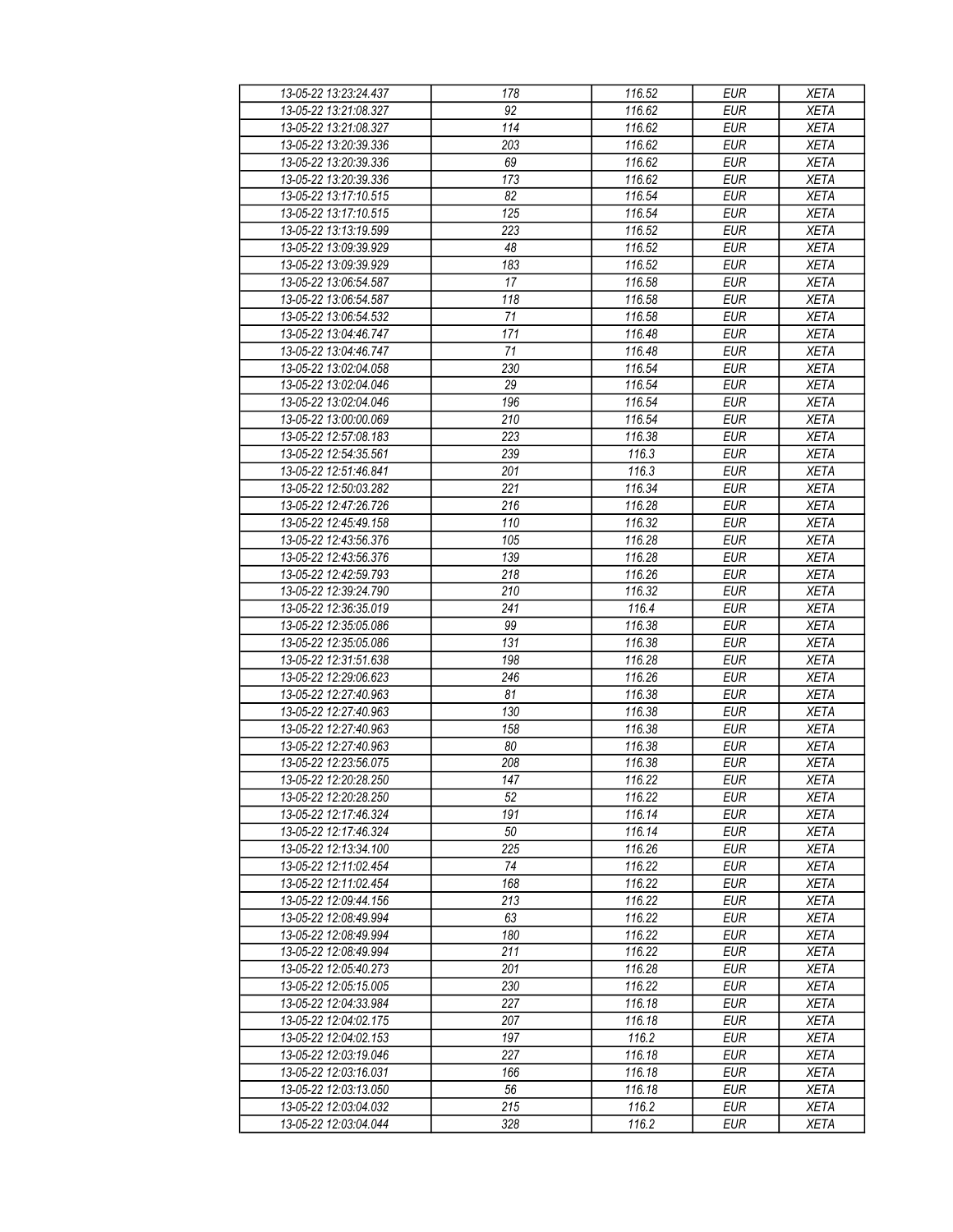| 13-05-22 12:03:04.032 | 345              | 116.2  | <b>EUR</b>       | <b>XETA</b> |
|-----------------------|------------------|--------|------------------|-------------|
| 13-05-22 12:03:04.032 | 128              | 116.2  | <b>EUR</b>       | <b>XETA</b> |
| 13-05-22 12:02:54.311 | 592              | 116.22 | <b>EUR</b>       | <b>XETA</b> |
| 13-05-22 12:02:54.311 | 201              | 116.22 | <b>EUR</b>       | <b>XETA</b> |
| 13-05-22 12:02:49.169 | 26               | 116.22 | <b>EUR</b>       | <b>XETA</b> |
| 13-05-22 12:02:48.874 | 153              | 116.22 | <b>EUR</b>       | <b>XETA</b> |
| 13-05-22 12:02:31.315 | 6                | 116.18 | <b>EUR</b>       | <b>XETA</b> |
| 13-05-22 12:02:29.855 | $\overline{10}$  | 116.16 | <b>EUR</b>       | <b>XETA</b> |
| 13-05-22 12:02:23.159 | 153              | 116.12 | <b>EUR</b>       | <b>XETA</b> |
| 13-05-22 11:59:51.655 | 206              | 116.24 | <b>EUR</b>       | <b>XETA</b> |
| 13-05-22 11:58:05.699 | 218              | 116.28 | <b>EUR</b>       | <b>XETA</b> |
| 13-05-22 11:55:25.566 | 210              | 116.26 | <b>EUR</b>       | <b>XETA</b> |
| 13-05-22 11:54:11.691 | 229              | 116.2  | <b>EUR</b>       | <b>XETA</b> |
| 13-05-22 11:51:04.724 | 122              | 116.06 | <b>EUR</b>       | <b>XETA</b> |
| 13-05-22 11:51:04.724 | 93               | 116.06 | EUR              | <b>XETA</b> |
| 13-05-22 11:49:50.382 | 209              | 116.02 | <b>EUR</b>       | <b>XETA</b> |
| 13-05-22 11:47:01.756 | 66               | 115.94 | EUR              | <b>XETA</b> |
| 13-05-22 11:47:01.756 | 126              | 115.94 | <b>EUR</b>       | <b>XETA</b> |
| 13-05-22 11:47:01.756 | 50               | 115.94 | <b>EUR</b>       | <b>XETA</b> |
| 13-05-22 11:45:59.436 | 225              | 115.94 | <b>EUR</b>       | <b>XETA</b> |
| 13-05-22 11:45:59.436 | 194              | 115.94 | <b>EUR</b>       | <b>XETA</b> |
| 13-05-22 11:45:59.436 | $\boldsymbol{9}$ | 115.94 | <b>EUR</b>       | <b>XETA</b> |
| 13-05-22 11:42:22.362 | 229              | 115.94 | <b>EUR</b>       | <b>XETA</b> |
| 13-05-22 11:40:57.220 | 125              | 115.94 | <b>EUR</b>       | XETA        |
| 13-05-22 11:40:57.220 | 91               | 115.94 | <b>EUR</b>       | <b>XETA</b> |
| 13-05-22 11:38:44.065 | 204              | 115.9  | EUR              | <b>XETA</b> |
| 13-05-22 11:37:15.392 | 15               | 115.68 | <b>EUR</b>       | <b>XETA</b> |
| 13-05-22 11:34:38.403 | 108              | 115.7  | <b>EUR</b>       | <b>XETA</b> |
| 13-05-22 11:34:38.403 | 122              | 115.7  | $E\overline{UR}$ | <b>XETA</b> |
| 13-05-22 11:32:40.709 | 218              | 115.6  | <b>EUR</b>       | <b>XETA</b> |
| 13-05-22 11:31:16.446 | 79               | 115.62 | <b>EUR</b>       | <b>XETA</b> |
| 13-05-22 11:31:16.446 | 128              | 115.62 | <b>EUR</b>       | <b>XETA</b> |
| 13-05-22 11:31:16.446 | 226              | 115.62 | <b>EUR</b>       | <b>XETA</b> |
| 13-05-22 11:29:10.127 | 140              | 115.56 | <b>EUR</b>       | <b>XETA</b> |
| 13-05-22 11:29:10.127 | 89               | 115.56 | <b>EUR</b>       | <b>XETA</b> |
| 13-05-22 11:27:36.247 | 163              | 115.54 | <b>EUR</b>       | <b>XETA</b> |
| 13-05-22 11:27:36.247 | 30               | 115.54 | <b>EUR</b>       | <b>XETA</b> |
| 13-05-22 11:27:36.245 | 42               | 115.54 | <b>EUR</b>       | <b>XETA</b> |
| 13-05-22 11:25:00.604 | 210              | 115.56 | <b>EUR</b>       | <b>XETA</b> |
| 13-05-22 11:22:20.294 | 109              | 115.5  | <b>EUR</b>       | <b>XETA</b> |
| 13-05-22 11:22:20.294 | 92               | 115.5  | <b>EUR</b>       | <b>XETA</b> |
| 13-05-22 11:19:48.552 | 156              | 115.54 | <b>EUR</b>       | <b>XETA</b> |
| 13-05-22 11:19:48.552 | 56               | 115.54 | <b>EUR</b>       | <b>XETA</b> |
| 13-05-22 11:17:58.943 | 200              | 115.56 | <b>EUR</b>       | <b>XETA</b> |
| 13-05-22 11:17:35.266 | 134              | 115.62 | <b>EUR</b>       | <b>XETA</b> |
| 13-05-22 11:17:35.265 | 99               | 115.62 | <b>EUR</b>       | <b>XETA</b> |
| 13-05-22 11:16:20.858 | 12               | 115.58 | <b>EUR</b>       | <b>XETA</b> |
| 13-05-22 11:14:34.491 | 65               | 115.62 | <b>EUR</b>       | <b>XETA</b> |
| 13-05-22 11:14:34.491 | 31               | 115.62 | <b>EUR</b>       | <b>XETA</b> |
| 13-05-22 11:14:34.490 | 142              | 115.62 | <b>EUR</b>       | <b>XETA</b> |
| 13-05-22 11:14:08.550 | 206              | 115.66 | <b>EUR</b>       | <b>XETA</b> |
| 13-05-22 11:11:24.201 | 106              | 115.54 | <b>EUR</b>       | <b>XETA</b> |
| 13-05-22 11:11:24.201 | 93               | 115.54 | <b>EUR</b>       | <b>XETA</b> |
| 13-05-22 11:10:08.487 | 203              | 115.52 | <b>EUR</b>       | <b>XETA</b> |
| 13-05-22 11:10:08.487 | 2                | 115.52 | <b>EUR</b>       | <b>XETA</b> |
| 13-05-22 11:08:36.362 | 103              | 115.52 | <b>EUR</b>       | <b>XETA</b> |
| 13-05-22 11:08:36.362 | 103              | 115.52 | <b>EUR</b>       | <b>XETA</b> |
| 13-05-22 11:08:36.353 | $\overline{4}$   | 115.52 | <b>EUR</b>       | <b>XETA</b> |
| 13-05-22 11:07:12.454 | 202              | 115.62 | <b>EUR</b>       | <b>XETA</b> |
| 13-05-22 11:05:10.442 | $\overline{172}$ | 115.7  | <b>EUR</b>       | <b>XETA</b> |
| 13-05-22 11:05:10.442 | 46               | 115.7  | <b>EUR</b>       | <b>XETA</b> |
|                       |                  |        |                  |             |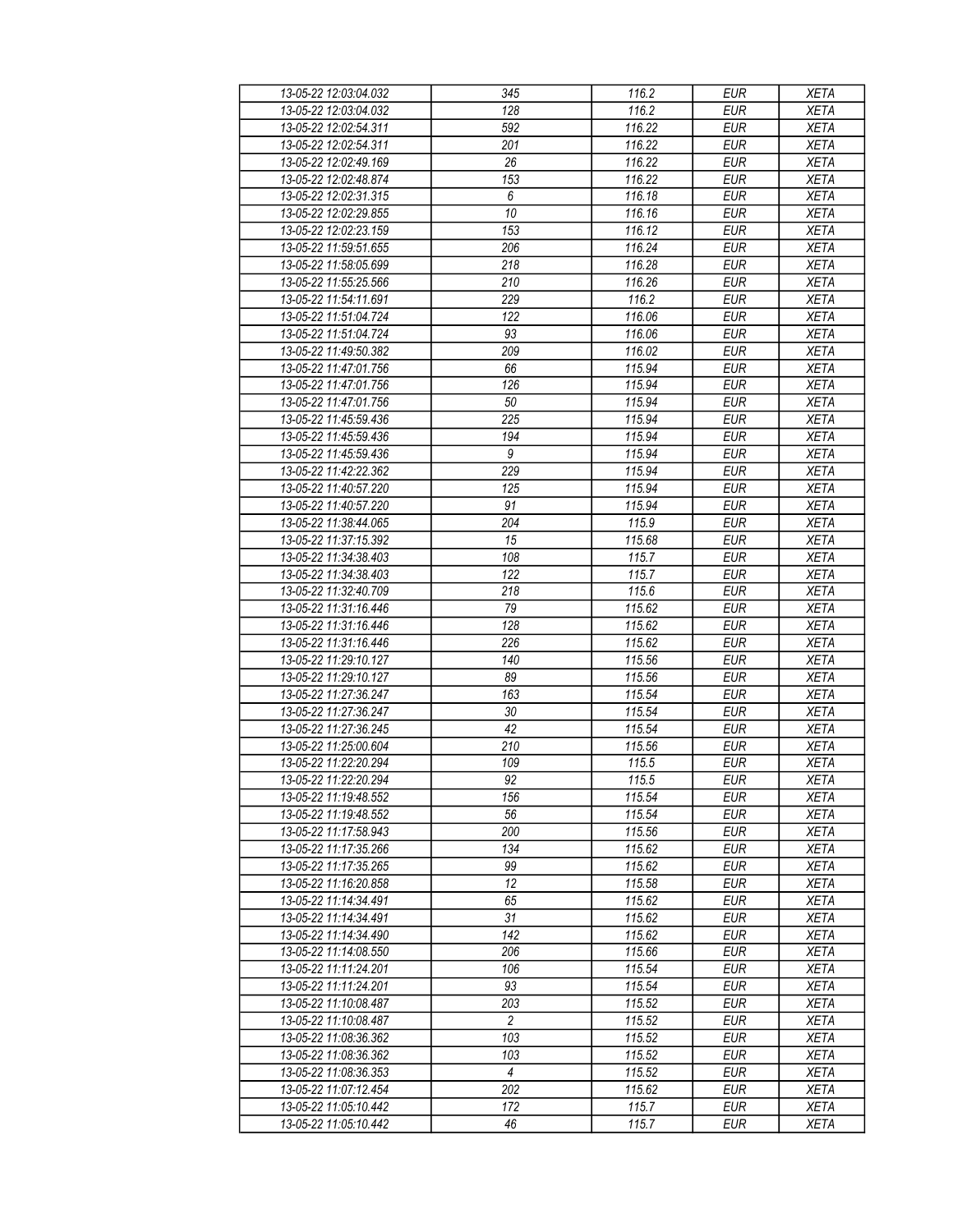| 13-05-22 11:03:31.342 | 19               | 115.74         | <b>EUR</b>        | <b>XETA</b> |
|-----------------------|------------------|----------------|-------------------|-------------|
| 13-05-22 11:03:30.845 | 10               | 115.74         | <b>EUR</b>        | <b>XETA</b> |
| 13-05-22 11:03:30.845 | 181              | 115.74         | <b>EUR</b>        | <b>XETA</b> |
| 13-05-22 11:01:46.693 | 219              | 115.62         | <b>EUR</b>        | <b>XETA</b> |
| 13-05-22 11:00:36.165 | 219              | 115.7          | <b>EUR</b>        | <b>XETA</b> |
| 13-05-22 11:00:36.407 | 204              | 115.68         | <b>EUR</b>        | <b>XETA</b> |
| 13-05-22 11:00:36.165 | 163              | 115.7          | <b>EUR</b>        | <b>XETA</b> |
| 13-05-22 11:00:36.165 | 75               | 115.7          | <b>EUR</b>        | <b>XETA</b> |
| 13-05-22 10:59:07.696 | 215              | 115.7          | <b>EUR</b>        | <b>XETA</b> |
| 13-05-22 10:58:19.825 | 8                | 115.52         | <b>EUR</b>        | <b>XETA</b> |
| 13-05-22 10:58:14.815 | 59               | 115.52         | <b>EUR</b>        | <b>XETA</b> |
| 13-05-22 10:58:14.445 | 58               | 115.52         | <b>EUR</b>        | <b>XETA</b> |
| 13-05-22 10:58:14.290 | 50               | 115.52         | <b>EUR</b>        | <b>XETA</b> |
| 13-05-22 10:58:14.075 | 37               | 115.52         | <b>EUR</b>        | <b>XETA</b> |
| 13-05-22 10:57:23.459 | $\overline{215}$ | 115.6          | EUR               | <b>XETA</b> |
|                       |                  |                |                   |             |
| 13-05-22 10:56:44.575 | 187              | 115.5<br>115.5 | <b>EUR</b><br>EUR | <b>XETA</b> |
| 13-05-22 10:56:44.475 | 50               |                |                   | <b>XETA</b> |
| 13-05-22 10:56:14.275 | 162              | 115.5          | <b>EUR</b>        | <b>XETA</b> |
| 13-05-22 10:56:14.275 | 35               | 115.5          | <b>EUR</b>        | <b>XETA</b> |
| 13-05-22 10:56:13.262 | 233              | 115.5          | <b>EUR</b>        | <b>XETA</b> |
| 13-05-22 10:54:42.601 | 242              | 115.5          | <b>EUR</b>        | <b>XETA</b> |
| 13-05-22 10:54:14.556 | 141              | 115.48         | <b>EUR</b>        | <b>XETA</b> |
| 13-05-22 10:53:14.815 | 45               | 115.52         | <b>EUR</b>        | <b>XETA</b> |
| 13-05-22 10:53:14.765 | 178              | 115.52         | <b>EUR</b>        | XETA        |
| 13-05-22 10:52:54.072 | 220              | 115.54         | <b>EUR</b>        | <b>XETA</b> |
| 13-05-22 10:51:42.225 | 201              | 115.58         | EUR               | <b>XETA</b> |
| 13-05-22 10:51:06.486 | 39               | 115.64         | <b>EUR</b>        | <b>XETA</b> |
| 13-05-22 10:50:59.840 | 10               | 115.64         | <b>EUR</b>        | <b>XETA</b> |
| 13-05-22 10:50:59.815 | 146              | 115.64         | <b>EUR</b>        | <b>XETA</b> |
| 13-05-22 10:50:59.790 | 24               | 115.64         | <b>EUR</b>        | <b>XETA</b> |
| 13-05-22 10:50:36.998 | 207              | 115.76         | <b>EUR</b>        | <b>XETA</b> |
| 13-05-22 10:50:29.515 | 134              | 115.78         | <b>EUR</b>        | <b>XETA</b> |
| 13-05-22 10:50:29.515 | 76               | 115.78         | <b>EUR</b>        | <b>XETA</b> |
| 13-05-22 10:50:09.614 | 210              | 115.86         | <b>EUR</b>        | <b>XETA</b> |
| 13-05-22 10:49:45.498 | 217              | 115.88         | <b>EUR</b>        | <b>XETA</b> |
| 13-05-22 10:46:26.768 | 230              | 116.08         | <b>EUR</b>        | <b>XETA</b> |
| 13-05-22 10:45:12.237 | 207              | 116.2          | <b>EUR</b>        | <b>XETA</b> |
| 13-05-22 10:41:12.281 | 223              | 116.22         | <b>EUR</b>        | <b>XETA</b> |
| 13-05-22 10:39:35.022 | 228              | 116.14         | <b>EUR</b>        | <b>XETA</b> |
| 13-05-22 10:37:40.034 | 184              | 116.02         | <b>EUR</b>        | <b>XETA</b> |
| 13-05-22 10:37:26.212 | 54               | 116.02         | <b>EUR</b>        | <b>XETA</b> |
| 13-05-22 10:36:09.356 | 237              | 116.04         | <b>EUR</b>        | <b>XETA</b> |
| 13-05-22 10:34:12.357 | 229              | 116            | <b>EUR</b>        | <b>XETA</b> |
| 13-05-22 10:31:27.540 | 243              | 116.12         | <b>EUR</b>        | <b>XETA</b> |
| 13-05-22 10:29:52.880 | 230              | 116.22         | <b>EUR</b>        | <b>XETA</b> |
| 13-05-22 10:27:18.606 | 214              | 116.18         | <b>EUR</b>        | <b>XETA</b> |
| 13-05-22 10:24:20.337 | 231              | 116.16         | <b>EUR</b>        | <b>XETA</b> |
| 13-05-22 10:24:16.199 | 208              | 116.18         | <b>EUR</b>        | <b>XETA</b> |
| 13-05-22 10:22:28.694 | 190              | 116.12         | <b>EUR</b>        | <b>XETA</b> |
| 13-05-22 10:22:28.694 | 47               | 116.12         | <b>EUR</b>        | <b>XETA</b> |
| 13-05-22 10:20:29.844 | 212              | 116.2          | <b>EUR</b>        | <b>XETA</b> |
| 13-05-22 10:19:47.165 | 244              | 116.16         | <b>EUR</b>        | <b>XETA</b> |
| 13-05-22 10:14:38.538 | 234              | 116.12         | <b>EUR</b>        | <b>XETA</b> |
| 13-05-22 10:12:38.372 | 206              | 116.04         | <b>EUR</b>        | <b>XETA</b> |
| 13-05-22 10:12:38.372 | 204              | 116.04         | <b>EUR</b>        | <b>XETA</b> |
| 13-05-22 10:11:01.056 | 195              | 116            | <b>EUR</b>        | <b>XETA</b> |
| 13-05-22 10:10:57.888 | 25               | 116            | <b>EUR</b>        | <b>XETA</b> |
| 13-05-22 10:07:50.959 | 236              | 115.96         | <b>EUR</b>        | <b>XETA</b> |
| 13-05-22 10:06:13.661 | 225              | 115.92         | <b>EUR</b>        | <b>XETA</b> |
| 13-05-22 10:04:28.874 | 237              | 116.08         | <b>EUR</b>        | <b>XETA</b> |
| 13-05-22 10:02:24.737 | 138              | 116.08         | <b>EUR</b>        | <b>XETA</b> |
|                       |                  |                |                   |             |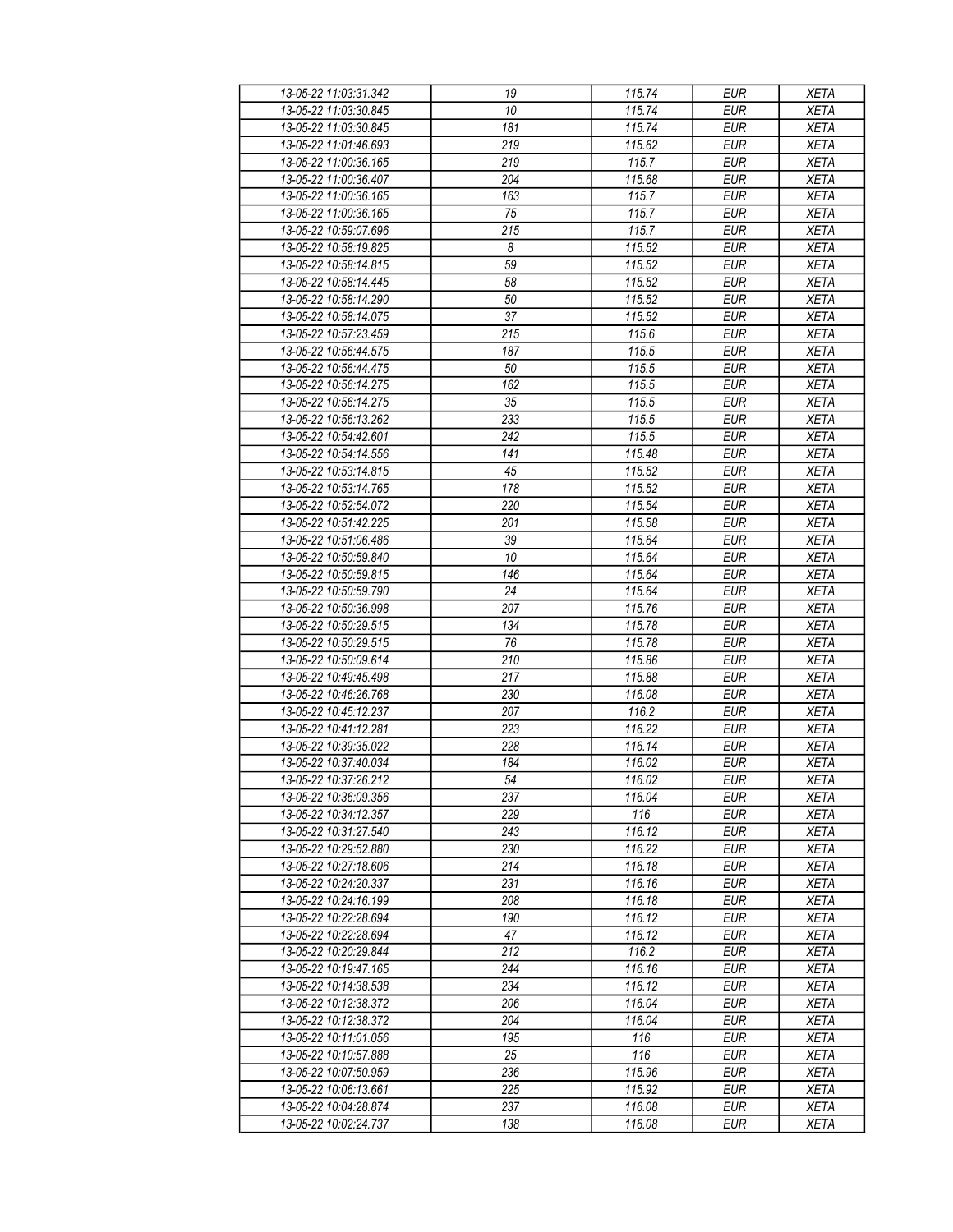| 13-05-22 10:02:24.737 | 48               | 116.08 | <b>EUR</b>       | <b>XETA</b> |
|-----------------------|------------------|--------|------------------|-------------|
| 13-05-22 10:02:23 199 | 17               | 116.08 | <b>EUR</b>       | <b>XETA</b> |
| 13-05-22 10:00:43.782 | 104              | 116.06 | <b>EUR</b>       | <b>XETA</b> |
| 13-05-22 10:00:43.782 | 24               | 116.06 | <b>EUR</b>       | <b>XETA</b> |
| 13-05-22 10:00:43.782 | 83               | 116.06 | <b>EUR</b>       | <b>XETA</b> |
| 13-05-22 09:59:31.615 | 206              | 116.1  | <b>EUR</b>       | <b>XETA</b> |
| 13-05-22 09:59:31.615 | 10               | 116.1  | <b>EUR</b>       | <b>XETA</b> |
| 13-05-22 09:59:31.615 | 10               | 116.1  | <b>EUR</b>       | <b>XETA</b> |
| 13-05-22 09:59:31.615 | 197              | 116.1  | <b>EUR</b>       | <b>XETA</b> |
| 13-05-22 09:57:20.221 | 219              | 115.94 | <b>EUR</b>       | <b>XETA</b> |
| 13-05-22 09:56:00.787 | 209              | 116.02 | <b>EUR</b>       | <b>XETA</b> |
| 13-05-22 09:52:11.901 | 210              | 115.78 | <b>EUR</b>       | <b>XETA</b> |
| 13-05-22 09:51:19.439 | 41               | 115.86 | <b>EUR</b>       | <b>XETA</b> |
| 13-05-22 09:51:19.439 | 185              | 115.86 | <b>EUR</b>       | <b>XETA</b> |
| 13-05-22 09:49:39.043 | 110              | 115.86 | EUR              | <b>XETA</b> |
| 13-05-22 09:48:27.852 | 133              | 115.86 | <b>EUR</b>       | <b>XETA</b> |
| 13-05-22 09:46:42.770 | $\overline{215}$ | 116.12 | EUR              | <b>XETA</b> |
| 13-05-22 09:46:05.763 | 166              | 116.14 | <b>EUR</b>       | <b>XETA</b> |
| 13-05-22 09:46:05.763 | 50               | 116.14 | <b>EUR</b>       | <b>XETA</b> |
| 13-05-22 09:43:44.592 | 240              | 116.14 | <b>EUR</b>       | <b>XETA</b> |
| 13-05-22 09:42:08.517 | 55               | 116.18 | <b>EUR</b>       | <b>XETA</b> |
| 13-05-22 09:42:08.516 | 164              | 116.18 | <b>EUR</b>       | <b>XETA</b> |
| 13-05-22 09:40:32.580 | 208              | 116.1  | <b>EUR</b>       | <b>XETA</b> |
| 13-05-22 09:39:10.904 | 174              | 116.24 | <b>EUR</b>       | <b>XETA</b> |
| 13-05-22 09:39:10.904 | 60               | 116.24 | <b>EUR</b>       | <b>XETA</b> |
| 13-05-22 09:38:18.221 | $\overline{212}$ | 116.26 | EUR              | <b>XETA</b> |
| 13-05-22 09:37:03.854 | 156              | 116.14 | <b>EUR</b>       | <b>XETA</b> |
| 13-05-22 09:37:03.697 | 50               | 116.14 | <b>EUR</b>       | <b>XETA</b> |
| 13-05-22 09:34:28.556 | 213              | 116.04 | $E\overline{UR}$ | <b>XETA</b> |
| 13-05-22 09:34:22.856 | 233              | 116.08 | <b>EUR</b>       | <b>XETA</b> |
| 13-05-22 09:34:22.856 | 202              | 116.08 | <b>EUR</b>       | <b>XETA</b> |
| 13-05-22 09:31:52.530 | 202              | 116.06 | <b>EUR</b>       | <b>XETA</b> |
| 13-05-22 09:30:16.535 | 232              | 116.28 | <b>EUR</b>       | <b>XETA</b> |
| 13-05-22 09:28:46.790 | 207              | 116.34 | <b>EUR</b>       | <b>XETA</b> |
| 13-05-22 09:26:04.977 | 214              | 116.44 | <b>EUR</b>       | <b>XETA</b> |
| 13-05-22 09:26:04.965 | 120              | 116.44 | <b>EUR</b>       | <b>XETA</b> |
| 13-05-22 09:26:04.963 | 102              | 116.44 | <b>EUR</b>       | <b>XETA</b> |
| 13-05-22 09:23:31.124 | 217              | 116.26 | <b>EUR</b>       | <b>XETA</b> |
| 13-05-22 09:23:31.124 | 129              | 116.26 | <b>EUR</b>       | <b>XETA</b> |
| 13-05-22 09:23:31.123 | 109              | 116.26 | <b>EUR</b>       | <b>XETA</b> |
| 13-05-22 09:19:59.209 | 112              | 116.04 | <b>EUR</b>       | <b>XETA</b> |
| 13-05-22 09:19:59.209 | 120              | 116.04 | <b>EUR</b>       | <b>XETA</b> |
| 13-05-22 09:17:14.990 | 202              | 116.04 | <b>EUR</b>       | <b>XETA</b> |
| 13-05-22 09:15:26.763 | 199              | 116.1  | <b>EUR</b>       | <b>XETA</b> |
| 13-05-22 09:13:07.231 | 242              | 115.92 | <b>EUR</b>       | <b>XETA</b> |
| 13-05-22 09:11:14.320 | 200              | 116.08 | <b>EUR</b>       | <b>XETA</b> |
| 13-05-22 09:10:51.063 | 223              | 116.12 | <b>EUR</b>       | <b>XETA</b> |
| 13-05-22 09:10:51.063 | 205              | 116.12 | <b>EUR</b>       | <b>XETA</b> |
| 13-05-22 09:08:46.230 | 205              | 116.26 | <b>EUR</b>       | <b>XETA</b> |
| 13-05-22 09:07:37.207 | 157              | 116.24 | <b>EUR</b>       | <b>XETA</b> |
| 13-05-22 09:07:37.207 | 82               | 116.24 | <b>EUR</b>       | <b>XETA</b> |
| 13-05-22 09:05:56.041 | 218              | 116.14 | <b>EUR</b>       | <b>XETA</b> |
| 13-05-22 09:04:58.164 | 201              | 115.98 | <b>EUR</b>       | <b>XETA</b> |
| 13-05-22 09:04:47.356 | 217              | 115.98 | <b>EUR</b>       | <b>XETA</b> |
| 13-05-22 09:04:13.406 | 222              | 116.1  | <b>EUR</b>       | <b>XETA</b> |
| 13-05-22 09:03:08.043 | 239              | 115.96 | <b>EUR</b>       | <b>XETA</b> |
| 13-05-22 09:01:20.964 | 204              | 115.7  | <b>EUR</b>       | <b>XETA</b> |
| 13-05-22 09:01:17.351 | 207              | 115.72 | <b>EUR</b>       | <b>XETA</b> |
| 13-05-22 09:01:17.411 | 123              | 115.72 | <b>EUR</b>       | <b>XETA</b> |
| 13-05-22 09:01:17.351 | 100              | 115.72 | <b>EUR</b>       | <b>XETA</b> |
| 13-05-22 08:58:58.813 | 225              | 115.18 | <b>EUR</b>       | <b>XETA</b> |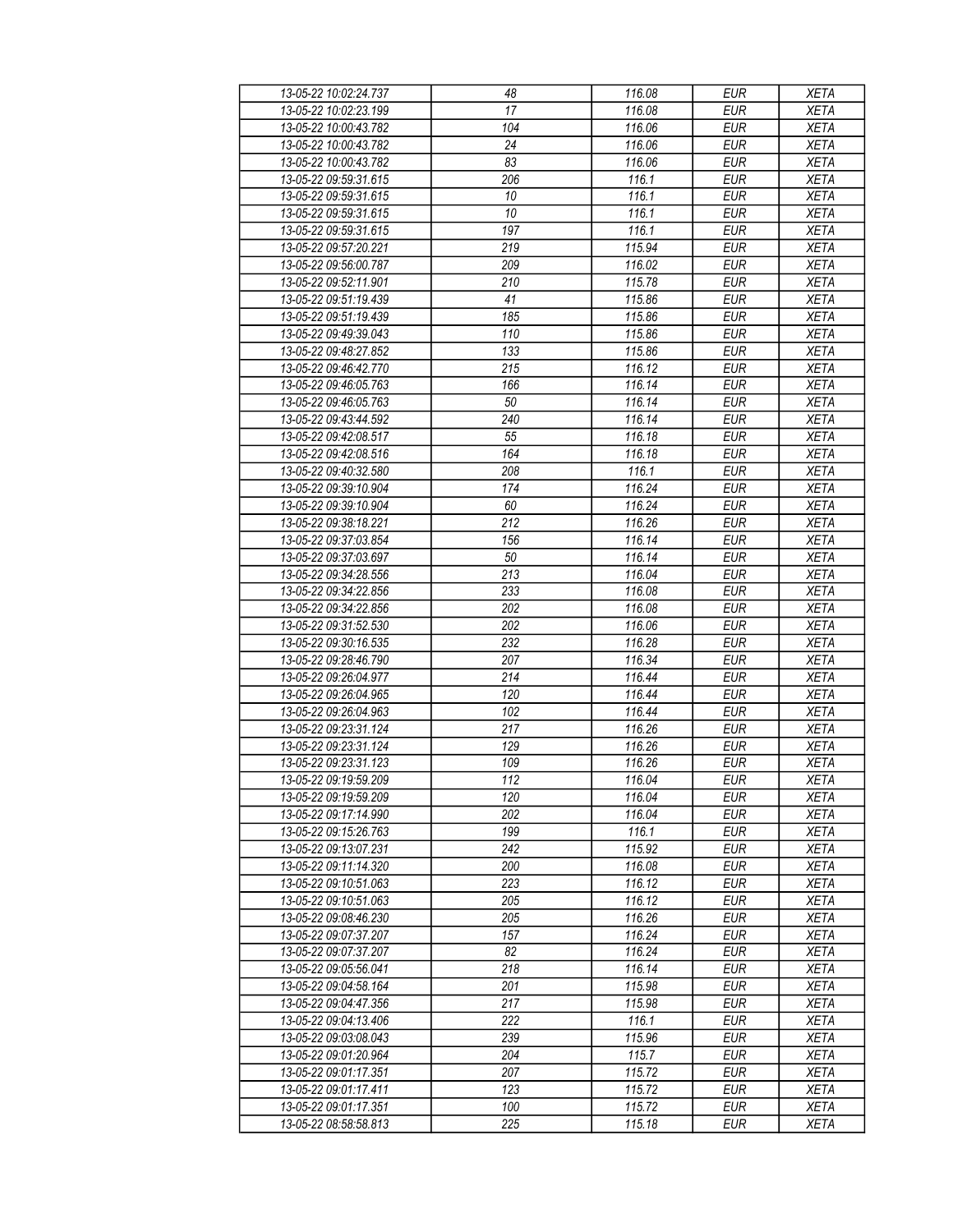| 13-05-22 08:58:34.598                          | 198              | 115.14           | <b>EUR</b>               | <b>XETA</b>                |
|------------------------------------------------|------------------|------------------|--------------------------|----------------------------|
| 13-05-22 08:57:53.500                          | 237              | 115.32           | <b>EUR</b>               | <b>XETA</b>                |
| 13-05-22 08:57:28.553                          | 200              | 115.32           | <b>EUR</b>               | <b>XETA</b>                |
| 13-05-22 08:56:32.778                          | 224              | 115.38           | <b>EUR</b>               | <b>XETA</b>                |
| 13-05-22 08:56:32.766                          | 221              | 115.4            | <b>EUR</b>               | <b>XETA</b>                |
| 13-05-22 08:54:34.959                          | 19               | 115.32           | <b>EUR</b>               | <b>XETA</b>                |
| 13-05-22 08:54:34.959                          | 197              | 115.32           | <b>EUR</b>               | <b>XETA</b>                |
| 13-05-22 08:53:48.522                          | 225              | 115.22           | <b>EUR</b>               | <b>XETA</b>                |
| 13-05-22 08:52:33.885                          | 94               | 115.26           | <b>EUR</b>               | <b>XETA</b>                |
| 13-05-22 08:52:33.885                          | 120              | 115.26           | <b>EUR</b>               | <b>XETA</b>                |
| 13-05-22 08:50:24.219                          | 235              | 115.38           | <b>EUR</b>               | <b>XETA</b>                |
| 13-05-22 08:50:24.219                          | 122              | 115.38           | <b>EUR</b>               | <b>XETA</b>                |
| 13-05-22 08:50:24.219                          | 111              | 115.38           | <b>EUR</b>               | <b>XETA</b>                |
| 13-05-22 08:49:02.464                          | 210              | 115.42           | <b>EUR</b>               | <b>XETA</b>                |
| 13-05-22 08:47:22.332                          | $\overline{115}$ | 115.1            | <b>EUR</b>               | <b>XETA</b>                |
| 13-05-22 08:47:22.332                          | 90               | 115.1            | <b>EUR</b>               | <b>XETA</b>                |
| 13-05-22 08:45:58.502                          | 220              | 115.28           | <b>EUR</b>               | <b>XETA</b>                |
| 13-05-22 08:45:25.070                          | 99               | 115.44           | <b>EUR</b>               | <b>XETA</b>                |
| 13-05-22 08:45:25.070                          | 141              | 115.44           | <b>EUR</b>               | <b>XETA</b>                |
| 13-05-22 08:44:59.380                          | 201              | 115.46           | <b>EUR</b>               | <b>XETA</b>                |
| 13-05-22 08:44:20.465                          | 216              | 115.56           | <b>EUR</b>               | <b>XETA</b>                |
| 13-05-22 08:43:11.898                          | 220              | 115.82           | <b>EUR</b>               | <b>XETA</b>                |
| 13-05-22 08:41:57.204                          | 244              | 115.8            | <b>EUR</b>               | <b>XETA</b>                |
| 13-05-22 08:40:38.060                          | 58               | 115.9            | <b>EUR</b>               | <b>XETA</b>                |
| 13-05-22 08:40:38.059                          | 179              | 115.9            | <b>EUR</b>               | <b>XETA</b>                |
| 13-05-22 08:40:32.431                          | 214              | 115.94           | <b>EUR</b>               | <b>XETA</b>                |
| 13-05-22 08:40:32.418                          | 230              | 115.94           | <b>EUR</b>               | <b>XETA</b>                |
| 13-05-22 08:40:05.524                          | 118              | 115.8            | <b>EUR</b>               | <b>XETA</b>                |
| 13-05-22 08:40:05.514                          | 93               | 115.8            | <b>EUR</b>               | <b>XETA</b>                |
| 13-05-22 08:40:05.482                          | 201              | 115.82           | <b>EUR</b>               | <b>XETA</b>                |
|                                                |                  |                  |                          |                            |
| 13-05-22 08:40:05.483<br>13-05-22 08:39:43.848 | 29<br>251        | 115.82<br>115.82 | <b>EUR</b><br><b>EUR</b> | <b>XETA</b><br><b>XETA</b> |
| 13-05-22 08:39:43.848                          | 262              | 115.82           | <b>EUR</b>               | <b>XETA</b>                |
| 13-05-22 08:39:43.843                          | 205              | 115.8            | <b>EUR</b>               | <b>XETA</b>                |
| 13-05-22 08:39:43.843                          | 235              | 115.8            | <b>EUR</b>               | <b>XETA</b>                |
| 13-05-22 08:39:25.742                          |                  |                  |                          |                            |
|                                                | 18<br>91         | 115.64           | <b>EUR</b>               | <b>XETA</b>                |
| 13-05-22 08:37:43.317                          |                  | 115.3            | <b>EUR</b>               | <b>XETA</b>                |
| 13-05-22 08:37:43.316                          | 108              | 115.3            | <b>EUR</b>               | <b>XETA</b>                |
| 13-05-22 08:37:43.304                          | 56<br>188        | 115.3<br>115.3   | <b>EUR</b>               | <b>XETA</b>                |
| 13-05-22 08:37:43.304                          |                  |                  | <b>EUR</b>               | <b>XETA</b>                |
| 13-05-22 08:37:21.168                          | $\overline{218}$ | 115.12           | <b>EUR</b>               | <b>XETA</b>                |
| 13-05-22 08:36:23.849                          | 204              | 115.22           | <b>EUR</b>               | <b>XETA</b>                |
| 13-05-22 08:34:27.005                          | 221              | 115.08           | <b>EUR</b>               | <b>XETA</b>                |
| 13-05-22 08:33:22.874                          | 202              | 115.28           | <b>EUR</b>               | <b>XETA</b>                |
| 13-05-22 08:32:59.588<br>13-05-22 08:32:11.101 | 54               | 115.26           | <b>EUR</b>               | <b>XETA</b>                |
|                                                | 176              | 115.26           | <b>EUR</b>               | <b>XETA</b>                |
| 13-05-22 08:32:11.098                          | 47               | 115.26           | <b>EUR</b>               | <b>XETA</b>                |
| 13-05-22 08:32:04.026                          | 229              | 115.28           | <b>EUR</b>               | <b>XETA</b>                |
| 13-05-22 08:29:24.787                          | 174              | 115.06           | <b>EUR</b>               | <b>XETA</b>                |
| 13-05-22 08:29:24.787                          | 69               | 115.06           | <b>EUR</b>               | <b>XETA</b>                |
| 13-05-22 08:25:49.771                          | 236              | 114.94           | <b>EUR</b>               | <b>XETA</b>                |
| 13-05-22 08:25:10.943                          | 241              | 115.06           | <b>EUR</b>               | <b>XETA</b>                |
| 13-05-22 08:25:10.972                          | 111              | 115.06           | <b>EUR</b>               | <b>XETA</b>                |
| 13-05-22 08:25:10.957                          | 23               | 115.06           | <b>EUR</b>               | <b>XETA</b>                |
| 13-05-22 08:25:10.957                          | 211              | 115.06           | <b>EUR</b>               | <b>XETA</b>                |
| 13-05-22 08:25:10.943                          | 162              | 115.06           | <b>EUR</b>               | XETA                       |
| 13-05-22 08:25:10.943                          | 147              | 115.06           | <b>EUR</b>               | <b>XETA</b>                |
| 13-05-22 08:23:52.814                          | 235              | 114.86           | <b>EUR</b>               | <b>XETA</b>                |
| 13-05-22 08:21:08.065                          | 177              | 114.42           | <b>EUR</b>               | <b>XETA</b>                |
| 13-05-22 08:21:08.065                          | 29               | 114.42           | <b>EUR</b>               | <b>XETA</b>                |
| 13-05-22 08:20:01.696                          | 220              | 114.38           | <b>EUR</b>               | <b>XETA</b>                |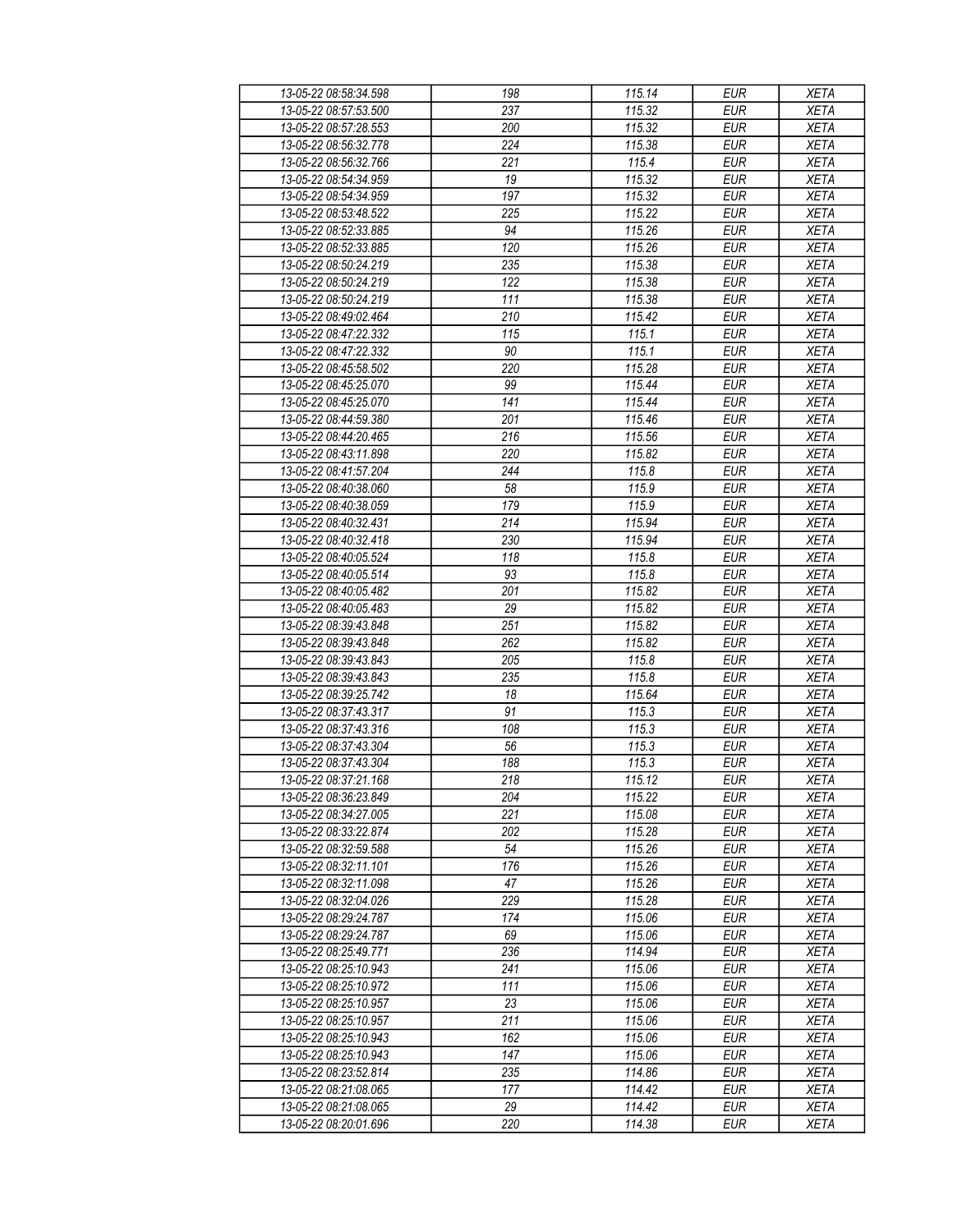| 13-05-22 08:20:01.670 | 137            | 114.38 | <b>EUR</b> | <b>XETA</b> |
|-----------------------|----------------|--------|------------|-------------|
| 13-05-22 08:20:01.658 | 68             | 114.38 | <b>EUR</b> | <b>XETA</b> |
| 13-05-22 08:19:35 195 | 172            | 114.34 | <b>EUR</b> | <b>XETA</b> |
| 13-05-22 08:19:32.408 | 22             | 114.34 | <b>EUR</b> | <b>XETA</b> |
| 13-05-22 08:19:32.393 | $\sqrt{5}$     | 114.34 | <b>EUR</b> | <b>XETA</b> |
| 13-05-22 08:19:20.626 | $\overline{5}$ | 114.34 | <b>EUR</b> | <b>XETA</b> |
| 13-05-22 08:15:36.177 | 241            | 114.9  | <b>EUR</b> | <b>XETA</b> |
| 13-05-22 08:13:17.777 | 198            | 115.2  | <b>EUR</b> | <b>XETA</b> |
| 13-05-22 08:12:56.113 | 204            | 115.36 | <b>EUR</b> | <b>XETA</b> |
| 13-05-22 08:12:53.088 | $\overline{c}$ | 115.36 | <b>EUR</b> | <b>XETA</b> |
| 13-05-22 08:12:40.435 | 261            | 115.42 | <b>EUR</b> | <b>XETA</b> |
| 13-05-22 08:12:40.417 | 75             | 115.44 | <b>EUR</b> | <b>XETA</b> |
| 13-05-22 08:12:40.417 | 144            | 115.44 | <b>EUR</b> | <b>XETA</b> |
| 13-05-22 08:12:34.499 | 90             | 115.46 | <b>EUR</b> | <b>XETA</b> |
| 13-05-22 08:09:00.908 | 213            | 115.04 | <b>EUR</b> | <b>XETA</b> |
| 13-05-22 08:08:51.001 | 43             | 115.1  | <b>EUR</b> | <b>XETA</b> |
| 13-05-22 08:08:51.001 | 232            | 115.1  | <b>EUR</b> | <b>XETA</b> |
| 13-05-22 08:08:46.127 | 195            | 115.1  | <b>EUR</b> | <b>XETA</b> |
| 13-05-22 08:08:46.111 | 228            | 115.12 | <b>EUR</b> | <b>XETA</b> |
| 13-05-22 08:06:49.821 | 196            | 114.6  | <b>EUR</b> | <b>XETA</b> |
| 13-05-22 08:06:49.821 | 23             | 114.6  | <b>EUR</b> | <b>XETA</b> |
| 13-05-22 08:05:34 909 | 208            | 114.6  | <b>EUR</b> | <b>XETA</b> |
| 13-05-22 08:05:34.018 | 240            | 114.68 | <b>EUR</b> | <b>XETA</b> |
| 13-05-22 08:04:52.448 | 43             | 114.58 | <b>EUR</b> | <b>XETA</b> |
| 13-05-22 08:04:52.436 | 153            | 114.58 | <b>EUR</b> | <b>XETA</b> |
| 13-05-22 08:04:52.436 | 86             | 114.58 | <b>EUR</b> | <b>XETA</b> |
| 13-05-22 08:04:52.424 | 70             | 114.58 | <b>EUR</b> | <b>XETA</b> |
| 13-05-22 08:04:52.424 | 151            | 114.58 | <b>EUR</b> | <b>XETA</b> |
| 13-05-22 08:04:52.424 | 25             | 114.58 | <b>EUR</b> | <b>XETA</b> |
| 13-05-22 08:04:01.208 | 229            | 114.54 | <b>EUR</b> | <b>XETA</b> |
| 13-05-22 08:02:30.821 | 85             | 114.3  | <b>EUR</b> | <b>XETA</b> |
| 13-05-22 08:02:30.821 | 140            | 114.3  | <b>EUR</b> | <b>XETA</b> |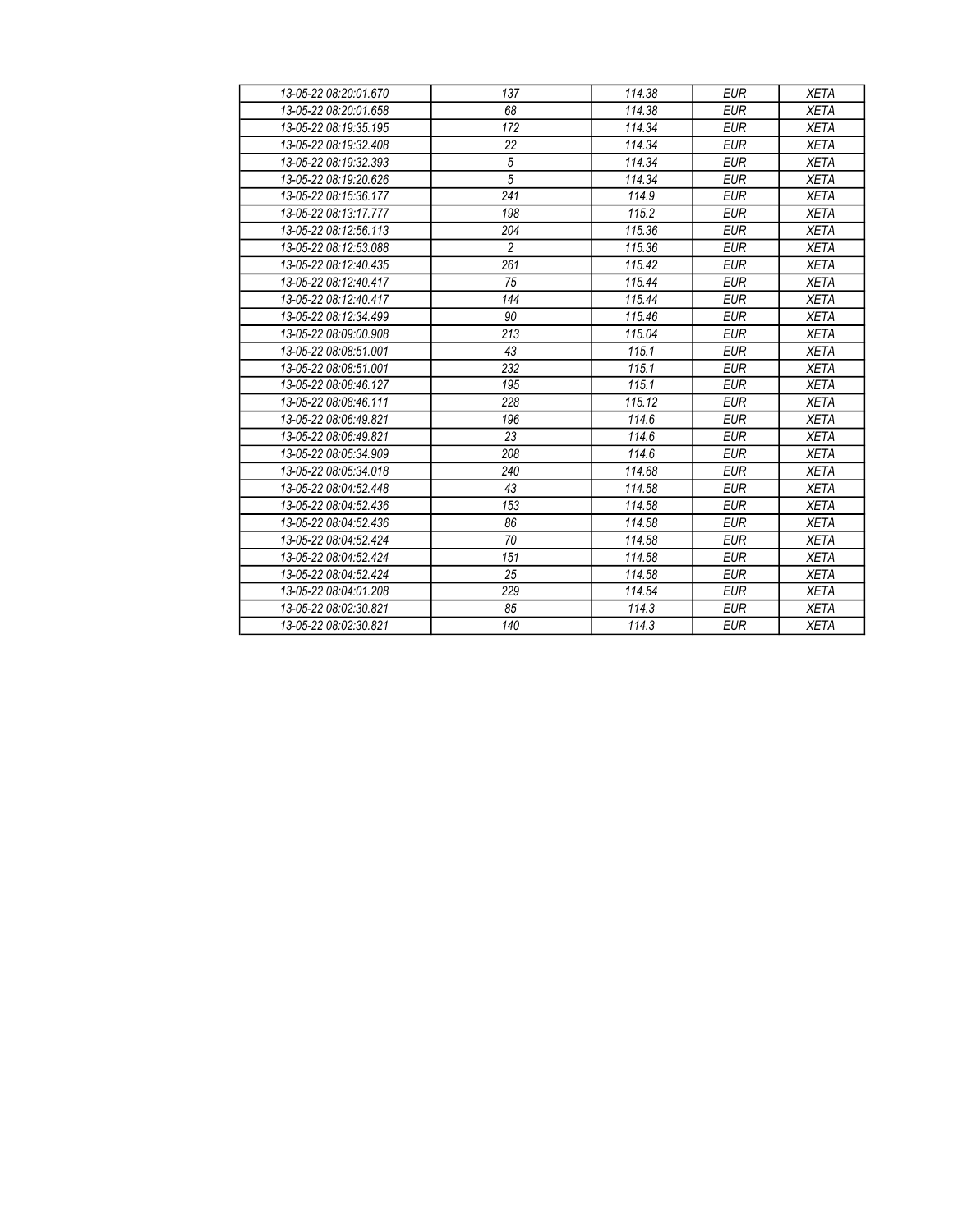## Each order relating to the buy-back programme above according to Art. 5 sec. 3 MAR in conjunction with Art. 25 sec. 1 and 2 MiFiR

In red colour are the fields according to Table 2 of the Annex of Del. Regulation (EU) 2017/580; alternatively you may report the

| Date and Time according to field 9 | <b>Segment MIC code</b><br>according to field 16 | <b>Transaction price</b><br>according to field 28 | <b>Price currency according</b><br>to field 29 | <b>Buy-sell indicator</b><br>according to field 32 |
|------------------------------------|--------------------------------------------------|---------------------------------------------------|------------------------------------------------|----------------------------------------------------|
| 13-05-22 16:29:40.679              | <b>XETA</b>                                      | 115.84                                            | <b>EUR</b>                                     | <b>BUY</b>                                         |
| 13-05-22 16:29:40.679              | <b>XETA</b>                                      | 115.84                                            | <b>EUR</b>                                     | <b>BUY</b>                                         |
| 13-05-22 16:29:40.669              | <b>XETA</b>                                      | 115.84                                            | <b>EUR</b>                                     | <b>BUY</b>                                         |
| 13-05-22 16:29:40.669              | <b>XETA</b>                                      | 115.84                                            | <b>EUR</b>                                     | <b>BUY</b>                                         |
| 13-05-22 16:29:40.669              | <b>XETA</b>                                      | 115.84                                            | <b>EUR</b>                                     | <b>BUY</b>                                         |
| 13-05-22 16:29:40.642              | <b>XETA</b>                                      | 115.84                                            | <b>EUR</b>                                     | <b>BUY</b>                                         |
| 13-05-22 16:24:43.683              | <b>XETA</b>                                      | 115.84                                            | <b>EUR</b>                                     | <b>BUY</b>                                         |
| 13-05-22 16:23:20.936              | <b>XETA</b>                                      | 115.8                                             | <b>EUR</b>                                     | <b>BUY</b>                                         |
| 13-05-22 16:22:10.438              | <b>XETA</b>                                      | 115.74                                            | <b>EUR</b>                                     | <b>BUY</b>                                         |
| 13-05-22 16:22:10.436              | <b>XETA</b>                                      | 115.74                                            | <b>EUR</b>                                     | <b>BUY</b>                                         |
| 13-05-22 16:20:47.840              | <b>XETA</b>                                      | 115.68                                            | <b>EUR</b>                                     | <b>BUY</b>                                         |
| 13-05-22 16:20:47.840              | <b>XETA</b>                                      | 115.68                                            | <b>EUR</b>                                     | <b>BUY</b>                                         |
| 13-05-22 16:20:47.839              | <b>XETA</b>                                      | 115.68                                            | <b>EUR</b>                                     | <b>BUY</b>                                         |
| 13-05-22 16:20:47.826              | <b>XETA</b>                                      | 115.68                                            | <b>EUR</b>                                     | <b>BUY</b>                                         |
| 13-05-22 16:19:27.232              | <b>XETA</b>                                      | 115.7                                             | <b>EUR</b>                                     | <b>BUY</b>                                         |
| 13-05-22 16:18:42.707              | <b>XETA</b>                                      | 115.76                                            | <b>EUR</b>                                     | <b>BUY</b>                                         |
| 13-05-22 16:18:21.540              | <b>XETA</b>                                      | 115.74                                            | <b>EUR</b>                                     | <b>BUY</b>                                         |
| 13-05-22 16:15:51.449              | <b>XETA</b>                                      | 115.7                                             | <b>EUR</b>                                     | <b>BUY</b>                                         |
| 13-05-22 16:15:51.449              | <b>XETA</b>                                      | 115.7                                             | <b>EUR</b>                                     | <b>BUY</b>                                         |
| 13-05-22 16:14:34.556              | <b>XETA</b>                                      | 115.64                                            | <b>EUR</b>                                     | <b>BUY</b>                                         |
| 13-05-22 16:12:44.779              | <b>XETA</b>                                      | 115.6                                             | <b>EUR</b>                                     | <b>BUY</b>                                         |
| 13-05-22 16:10:18.531              | <b>XETA</b>                                      | 115.56                                            | <b>EUR</b>                                     | <b>BUY</b>                                         |
| 13-05-22 16:09:05.390              | <b>XETA</b>                                      | 115.58                                            | <b>EUR</b>                                     | <b>BUY</b>                                         |
| 13-05-22 16:07:43.839              | <b>XETA</b>                                      | 115.6                                             | <b>EUR</b>                                     | <b>BUY</b>                                         |
| 13-05-22 16:05:59.577              | <b>XETA</b>                                      | 115.66                                            | <b>EUR</b>                                     | <b>BUY</b>                                         |
| 13-05-22 16:05:58.082              | <b>XETA</b>                                      | 115.66                                            | <b>EUR</b>                                     | <b>BUY</b>                                         |
| 13-05-22 16:05:51.237              | <b>XETA</b>                                      | 115.72                                            | <b>EUR</b>                                     | <b>BUY</b>                                         |
| 13-05-22 16:03:23.393              | <b>XETA</b>                                      | 115.82                                            | <b>EUR</b>                                     | <b>BUY</b>                                         |
| 13-05-22 16:03:18.976              | <b>XETA</b>                                      | 115.84                                            | <b>EUR</b>                                     | <b>BUY</b>                                         |
| 13-05-22 16:02:02.475              | <b>XETA</b>                                      | 115.7                                             | <b>EUR</b>                                     | <b>BUY</b>                                         |
| 13-05-22 16:00:57.859              | <b>XETA</b>                                      | 115.8                                             | <b>EUR</b>                                     | <b>BUY</b>                                         |
| 13-05-22 15:59:36.496              | <b>XETA</b>                                      | 115.86                                            | <b>EUR</b>                                     | <b>BUY</b>                                         |
| 13-05-22 15:59:36.496              | <b>XETA</b>                                      | 115.86                                            | <b>EUR</b>                                     | <b>BUY</b>                                         |
| 13-05-22 15:57:36.553              | <b>XETA</b>                                      | 115.9                                             | <b>EUR</b>                                     | <b>BUY</b>                                         |
| 13-05-22 15:56:47.688              | <b>XETA</b>                                      | 116                                               | <b>EUR</b>                                     | <b>BUY</b>                                         |
| 13-05-22 15:55:13.246              | <b>XETA</b>                                      | 116.02                                            | <b>EUR</b>                                     | <b>BUY</b>                                         |
| 13-05-22 15:53:56.319              | <b>XETA</b>                                      | 116.02                                            | <b>EUR</b>                                     | <b>BUY</b>                                         |
| 13-05-22 15:51:40.375              | <b>XETA</b>                                      | 116.02                                            | <b>EUR</b>                                     | <b>BUY</b>                                         |
| 13-05-22 15:51:40.375              | <b>XETA</b>                                      | 116.02                                            | <b>EUR</b>                                     | <b>BUY</b>                                         |
| 13-05-22 15:50:00.812              | <b>XETA</b>                                      | 115.9                                             | <b>EUR</b>                                     | <b>BUY</b>                                         |
| 13-05-22 15:48:54.968              | <b>XETA</b>                                      | 115.96                                            | <b>EUR</b>                                     | <b>BUY</b>                                         |
| 13-05-22 15:47:38.839              | <b>XETA</b>                                      | 116.06                                            | <b>EUR</b>                                     | <b>BUY</b>                                         |
| 13-05-22 15:46:04.247              | <b>XETA</b>                                      | 115.96                                            | <b>EUR</b>                                     | <b>BUY</b>                                         |
| 13-05-22 15:45:05.048              | <b>XETA</b>                                      | 116.06                                            | <b>EUR</b>                                     | <b>BUY</b>                                         |
| 13-05-22 15:43:05.829              | <b>XETA</b>                                      | 116.06                                            | <b>EUR</b>                                     | <b>BUY</b>                                         |
| 13-05-22 15:41:29.251              | <b>XETA</b>                                      | 116.1                                             | <b>EUR</b>                                     | <b>BUY</b>                                         |
| 13-05-22 15:39:22.689              | <b>XETA</b>                                      | 116.1                                             | <b>EUR</b>                                     | <b>BUY</b>                                         |
| 13-05-22 15:39:22.689              | <b>XETA</b>                                      | 116.1                                             | <b>EUR</b>                                     | <b>BUY</b>                                         |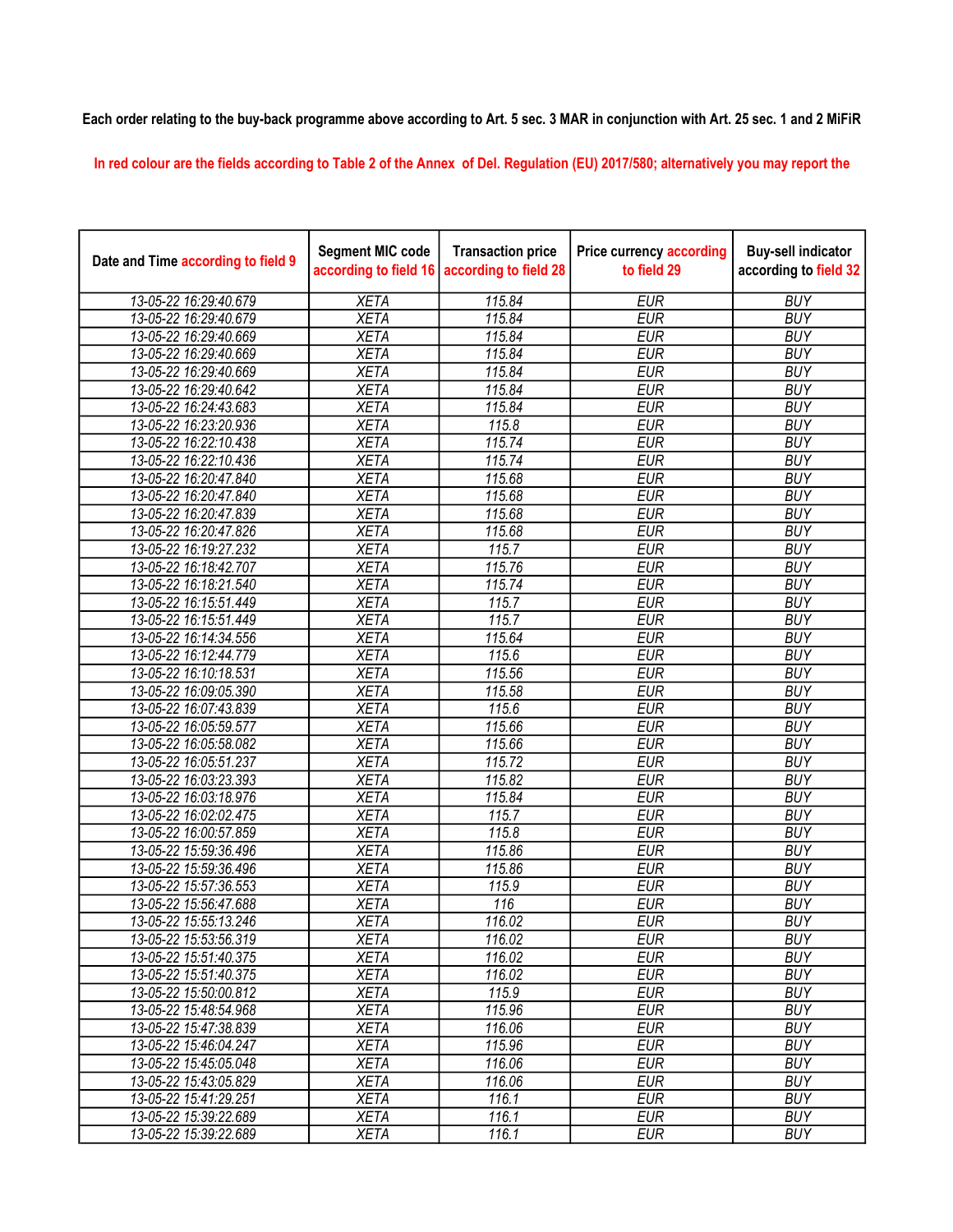| 13-05-22 15:37:29.725 | <b>XETA</b> | 116.1  | <b>EUR</b> | <b>BUY</b> |
|-----------------------|-------------|--------|------------|------------|
| 13-05-22 15:35:58.257 | <b>XETA</b> | 116.14 | <b>EUR</b> | <b>BUY</b> |
| 13-05-22 15:34:52.969 | <b>XETA</b> | 116.26 | <b>EUR</b> | <b>BUY</b> |
| 13-05-22 15:33:10.219 | <b>XETA</b> | 116.32 | <b>EUR</b> | <b>BUY</b> |
| 13-05-22 15:31:29.646 | <b>XETA</b> | 116.34 | <b>EUR</b> | <b>BUY</b> |
| 13-05-22 15:29:57.188 | <b>XETA</b> | 116.5  | <b>EUR</b> | <b>BUY</b> |
| 13-05-22 15:28:56.137 | <b>XETA</b> | 116.56 | <b>EUR</b> | <b>BUY</b> |
| 13-05-22 15:28:45.203 | <b>XETA</b> | 116.58 | <b>EUR</b> | <b>BUY</b> |
| 13-05-22 15:27:17.479 | <b>XETA</b> | 116.4  | <b>EUR</b> | <b>BUY</b> |
| 13-05-22 15:27:17.479 | <b>XETA</b> | 116.4  | <b>EUR</b> | <b>BUY</b> |
| 13-05-22 15:24:50.773 | <b>XETA</b> | 116.38 | <b>EUR</b> | <b>BUY</b> |
| 13-05-22 15:24:50.773 | <b>XETA</b> | 116.38 | <b>EUR</b> | <b>BUY</b> |
| 13-05-22 15:23:19.819 | <b>XETA</b> | 116.44 | <b>EUR</b> | <b>BUY</b> |
| 13-05-22 15:21:42.680 | <b>XETA</b> | 116.36 | <b>EUR</b> | <b>BUY</b> |
| 13-05-22 15:20:57.112 | <b>XETA</b> | 116.48 | <b>EUR</b> | <b>BUY</b> |
| 13-05-22 15:19:07.184 | <b>XETA</b> | 116.32 | <b>EUR</b> | <b>BUY</b> |
| 13-05-22 15:19:07.183 | <b>XETA</b> | 116.32 | <b>EUR</b> | <b>BUY</b> |
| 13-05-22 15:18:04.836 | <b>XETA</b> | 116.38 | <b>EUR</b> | <b>BUY</b> |
| 13-05-22 15:16:11.745 | <b>XETA</b> | 116.26 | <b>EUR</b> | <b>BUY</b> |
| 13-05-22 15:15:13.343 | <b>XETA</b> | 116.2  | <b>EUR</b> | <b>BUY</b> |
| 13-05-22 15:12:43.833 | <b>XETA</b> | 116.04 | <b>EUR</b> | <b>BUY</b> |
| 13-05-22 15:11:26.633 | <b>XETA</b> | 116.1  | <b>EUR</b> | <b>BUY</b> |
| 13-05-22 15:11:04.029 | <b>XETA</b> | 116.12 | <b>EUR</b> | <b>BUY</b> |
| 13-05-22 15:09:13.413 | <b>XETA</b> | 116.06 | <b>EUR</b> | <b>BUY</b> |
| 13-05-22 15:09:13.413 | <b>XETA</b> | 116.06 | <b>EUR</b> | <b>BUY</b> |
| 13-05-22 15:08:58.798 | <b>XETA</b> | 116.06 | <b>EUR</b> | <b>BUY</b> |
| 13-05-22 15:08:56.920 | <b>XETA</b> | 116.06 | <b>EUR</b> | <b>BUY</b> |
| 13-05-22 15:08:03.529 | <b>XETA</b> | 115.98 | <b>EUR</b> | <b>BUY</b> |
| 13-05-22 15:06:42.016 | <b>XETA</b> | 116.1  | <b>EUR</b> | <b>BUY</b> |
| 13-05-22 15:06:42.016 | <b>XETA</b> | 116.1  | <b>EUR</b> | <b>BUY</b> |
| 13-05-22 15:06:42.016 | <b>XETA</b> | 116.1  | <b>EUR</b> | <b>BUY</b> |
| 13-05-22 15:06:42.017 | <b>XETA</b> | 116.1  | <b>EUR</b> | <b>BUY</b> |
|                       |             |        |            |            |
| 13-05-22 15:05:23.783 | <b>XETA</b> | 116.14 | <b>EUR</b> | <b>BUY</b> |
| 13-05-22 15:05:23.780 | <b>XETA</b> | 116.14 | <b>EUR</b> | <b>BUY</b> |
| 13-05-22 15:05:23.765 | <b>XETA</b> | 116.14 | <b>EUR</b> | <b>BUY</b> |
| 13-05-22 15:05:23.765 | <b>XETA</b> | 116.14 | <b>EUR</b> | <b>BUY</b> |
| 13-05-22 15:05:23.765 | <b>XETA</b> | 116.14 | <b>EUR</b> | <b>BUY</b> |
| 13-05-22 15:03:04.779 | <b>XETA</b> | 116.06 | EUR        | <b>BUY</b> |
| 13-05-22 15:03:04.761 | <b>XETA</b> | 116.06 | <b>EUR</b> | <b>BUY</b> |
| 13-05-22 15:03:04.761 | <b>XETA</b> | 116.06 | <b>EUR</b> | <b>BUY</b> |
| 13-05-22 14:59:45.640 | <b>XETA</b> | 115.58 | <b>EUR</b> | <b>BUY</b> |
| 13-05-22 14:59:08.931 | <b>XETA</b> | 115.64 | <b>EUR</b> | <b>BUY</b> |
| 13-05-22 14:58:13.026 | <b>XETA</b> | 115.68 | <b>EUR</b> | <b>BUY</b> |
| 13-05-22 14:57:25.788 | <b>XETA</b> | 115.8  | <b>EUR</b> | <b>BUY</b> |
| 13-05-22 14:57:25.788 | <b>XETA</b> | 115.8  | <b>EUR</b> | <b>BUY</b> |
| 13-05-22 14:56:12.668 | <b>XETA</b> | 115.76 | <b>EUR</b> | <b>BUY</b> |
| 13-05-22 14:54:35.958 | <b>XETA</b> | 115.76 | <b>EUR</b> | <b>BUY</b> |
| 13-05-22 14:53:02.732 | <b>XETA</b> | 115.62 | <b>EUR</b> | <b>BUY</b> |
| 13-05-22 14:51:42.518 | <b>XETA</b> | 115.5  | <b>EUR</b> | <b>BUY</b> |
| 13-05-22 14:51:12.873 | <b>XETA</b> | 115.46 | <b>EUR</b> | <b>BUY</b> |
| 13-05-22 14:51:12.873 | <b>XETA</b> | 115.46 | <b>EUR</b> | <b>BUY</b> |
| 13-05-22 14:49:59.074 | <b>XETA</b> | 115.32 | <b>EUR</b> | <b>BUY</b> |
| 13-05-22 14:48:14.045 | <b>XETA</b> | 115.3  | <b>EUR</b> | <b>BUY</b> |
| 13-05-22 14:47:05.993 | <b>XETA</b> | 115.34 | <b>EUR</b> | <b>BUY</b> |
|                       |             |        |            |            |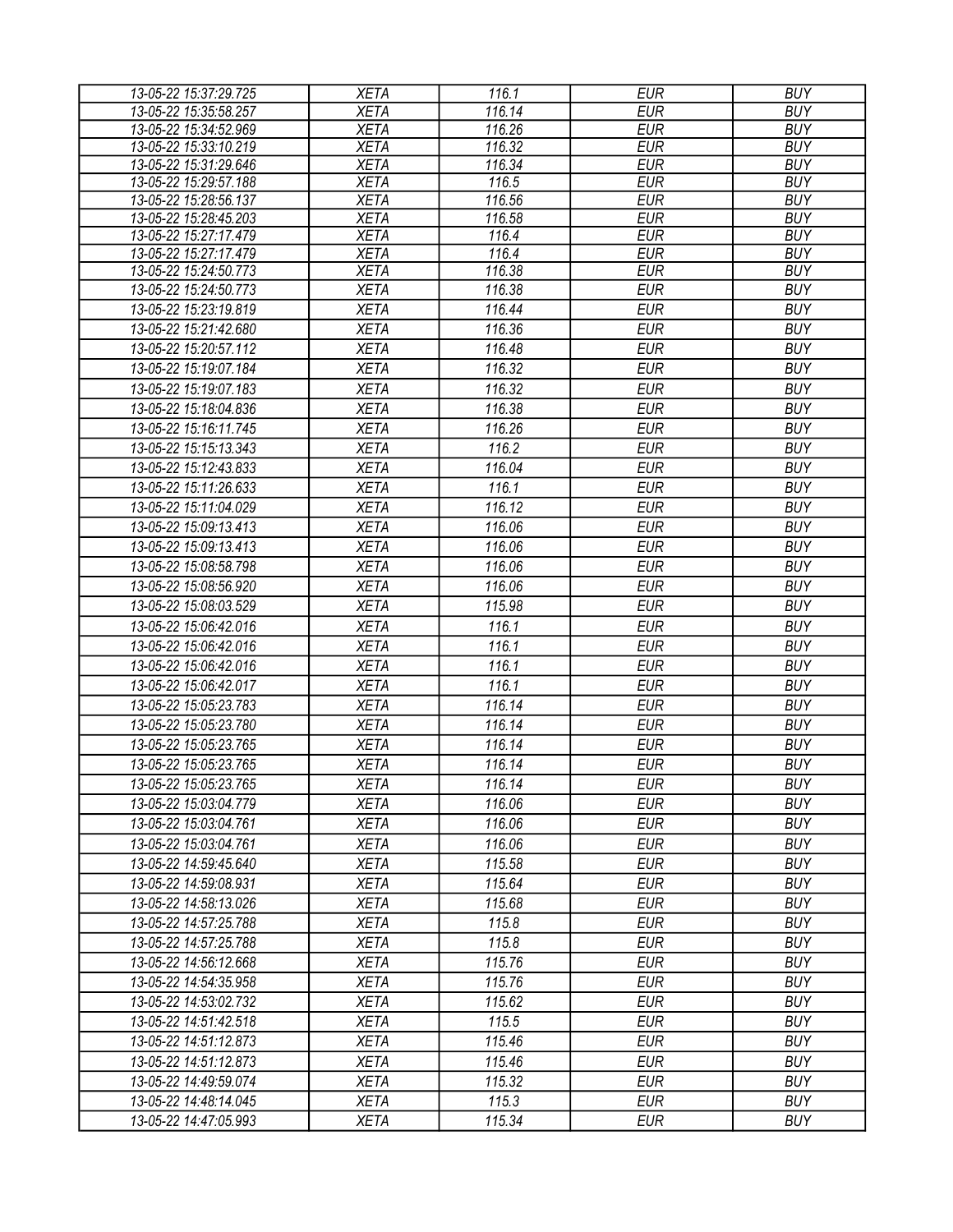| 13-05-22 14:47:05.993 | XETA        | 115.34 | EUR        | <b>BUY</b> |
|-----------------------|-------------|--------|------------|------------|
| 13-05-22 14:47:05.993 | <b>XETA</b> | 115.34 | <b>EUR</b> | <b>BUY</b> |
| 13-05-22 14:45:08.301 | <b>XETA</b> | 115.22 | <b>EUR</b> | <b>BUY</b> |
| 13-05-22 14:43:57.626 | <b>XETA</b> | 115.26 | <b>EUR</b> | <b>BUY</b> |
| 13-05-22 14:42:32.626 | <b>XETA</b> | 115.28 | <b>EUR</b> | <b>BUY</b> |
| 13-05-22 14:42:32.626 | <b>XETA</b> | 115.26 | <b>EUR</b> | <b>BUY</b> |
| 13-05-22 14:41:33.163 | <b>XETA</b> | 115.36 | <b>EUR</b> | <b>BUY</b> |
| 13-05-22 14:41:33.175 | <b>XETA</b> | 115.34 | <b>EUR</b> | <b>BUY</b> |
| 13-05-22 14:40:07.079 | <b>XETA</b> | 115.24 | <b>EUR</b> | <b>BUY</b> |
| 13-05-22 14:40:07.079 | <b>XETA</b> | 115.24 | <b>EUR</b> | <b>BUY</b> |
| 13-05-22 14:39:13.635 | <b>XETA</b> | 115.36 | <b>EUR</b> | <b>BUY</b> |
| 13-05-22 14:39:13.635 | <b>XETA</b> | 115.36 | <b>EUR</b> | <b>BUY</b> |
| 13-05-22 14:38:21.798 | <b>XETA</b> | 115.42 | <b>EUR</b> | <b>BUY</b> |
| 13-05-22 14:36:55.075 | <b>XETA</b> | 115.36 | <b>EUR</b> | <b>BUY</b> |
| 13-05-22 14:36:55.075 | <b>XETA</b> | 115.36 | <b>EUR</b> | <b>BUY</b> |
| 13-05-22 14:36:55.075 | <b>XETA</b> | 115.36 | <b>EUR</b> | <b>BUY</b> |
| 13-05-22 14:34:40.587 | <b>XETA</b> | 115.42 | <b>EUR</b> | <b>BUY</b> |
| 13-05-22 14:33:21.211 | <b>XETA</b> | 115.44 | <b>EUR</b> | <b>BUY</b> |
| 13-05-22 14:33:19.670 | <b>XETA</b> | 115.44 | <b>EUR</b> | <b>BUY</b> |
| 13-05-22 14:33:17.415 | <b>XETA</b> | 115.46 | <b>EUR</b> | <b>BUY</b> |
| 13-05-22 14:33:17.415 | <b>XETA</b> | 115.46 | <b>EUR</b> | <b>BUY</b> |
| 13-05-22 14:33:09.612 | <b>XETA</b> | 115.46 | <b>EUR</b> | <b>BUY</b> |
| 13-05-22 14:31:24.691 | <b>XETA</b> | 115.38 | <b>EUR</b> | <b>BUY</b> |
| 13-05-22 14:29:09.484 | <b>XETA</b> | 115.34 | <b>EUR</b> | <b>BUY</b> |
|                       |             | 115.34 | <b>EUR</b> | <b>BUY</b> |
| 13-05-22 14:29:09.475 | <b>XETA</b> |        |            |            |
| 13-05-22 14:27:07.665 | <b>XETA</b> | 115.44 | <b>EUR</b> | <b>BUY</b> |
| 13-05-22 14:27:07.664 | <b>XETA</b> | 115.44 | <b>EUR</b> | <b>BUY</b> |
| 13-05-22 14:24:55.091 | <b>XETA</b> | 115.56 | <b>EUR</b> | <b>BUY</b> |
| 13-05-22 14:23:17.403 | <b>XETA</b> | 115.74 | <b>EUR</b> | <b>BUY</b> |
| 13-05-22 14:22:18.486 | <b>XETA</b> | 115.8  | <b>EUR</b> | <b>BUY</b> |
| 13-05-22 14:22:18.486 | <b>XETA</b> | 115.8  | <b>EUR</b> | <b>BUY</b> |
| 13-05-22 14:20:17.203 | <b>XETA</b> | 115.8  | <b>EUR</b> | <b>BUY</b> |
| 13-05-22 14:18:19.330 | <b>XETA</b> | 116    | <b>EUR</b> | <b>BUY</b> |
| 13-05-22 14:16:31.289 | <b>XETA</b> | 116.08 | <b>EUR</b> | <b>BUY</b> |
| 13-05-22 14:13:58.423 | <b>XETA</b> | 116.1  | <b>EUR</b> | <b>BUY</b> |
| 13-05-22 14:10:41.959 | <b>XETA</b> | 116.1  | <b>EUR</b> | <b>BUY</b> |
| 13-05-22 14:09:14.259 | <b>XETA</b> | 116.2  | <b>EUR</b> | <b>BUY</b> |
| 13-05-22 14:09:14.259 | <b>XETA</b> | 116.2  | <b>EUR</b> | <b>BUY</b> |
| 13-05-22 14:06:09.975 | <b>XETA</b> | 116.34 | <b>EUR</b> | <b>BUY</b> |
| 13-05-22 14:05:40.065 | <b>XETA</b> | 116.34 | <b>EUR</b> | <b>BUY</b> |
| 13-05-22 14:02:17.783 | <b>XETA</b> | 116.22 | <b>EUR</b> | <b>BUY</b> |
| 13-05-22 14:00:55.634 | <b>XETA</b> | 116.32 | <b>EUR</b> | <b>BUY</b> |
| 13-05-22 13:57:56.001 | <b>XETA</b> | 116.34 | <b>EUR</b> | <b>BUY</b> |
| 13-05-22 13:56:04.330 | <b>XETA</b> | 116.46 | <b>EUR</b> | <b>BUY</b> |
| 13-05-22 13:56:04.322 | <b>XETA</b> | 116.48 | <b>EUR</b> | <b>BUY</b> |
| 13-05-22 13:56:04.322 | <b>XETA</b> | 116.48 | <b>EUR</b> | <b>BUY</b> |
| 13-05-22 13:55:02.117 | <b>XETA</b> | 116.28 | <b>EUR</b> | <b>BUY</b> |
| 13-05-22 13:53:22.397 | <b>XETA</b> | 116.4  | <b>EUR</b> | <b>BUY</b> |
| 13-05-22 13:53:22.397 | <b>XETA</b> | 116.4  | <b>EUR</b> | <b>BUY</b> |
| 13-05-22 13:50:04.498 | <b>XETA</b> | 116.3  | <b>EUR</b> | <b>BUY</b> |
| 13-05-22 13:48:34.176 | <b>XETA</b> | 116.3  | EUR        | <b>BUY</b> |
| 13-05-22 13:48:34.175 | <b>XETA</b> | 116.3  | <b>EUR</b> | <b>BUY</b> |
| 13-05-22 13:46:19.167 | <b>XETA</b> | 116.24 | <b>EUR</b> | <b>BUY</b> |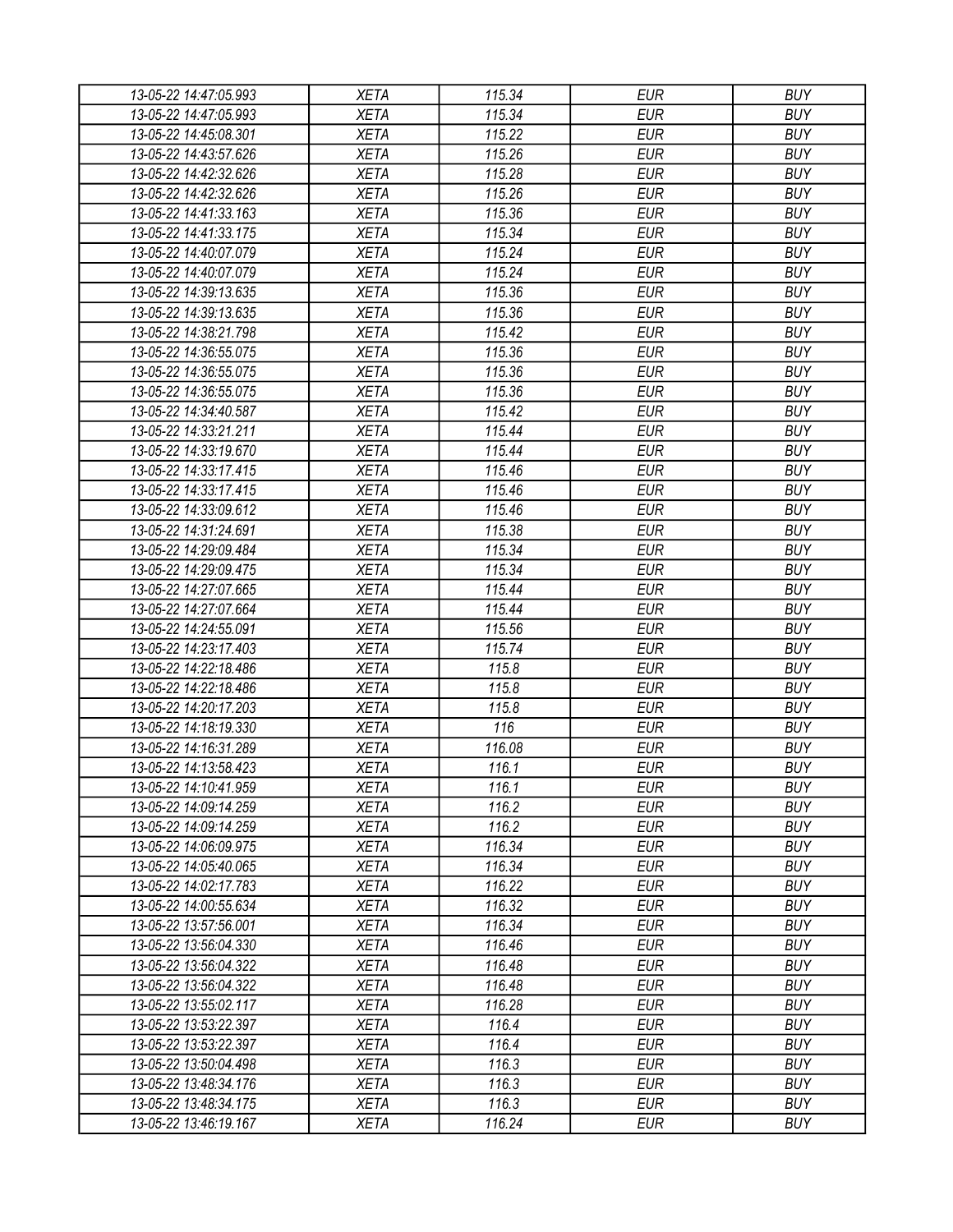| 13-05-22 13:46:19.167 | XETA        | 116.24 | EUR        | <b>BUY</b> |
|-----------------------|-------------|--------|------------|------------|
| 13-05-22 13:46:19.160 | <b>XETA</b> | 116.24 | <b>EUR</b> | <b>BUY</b> |
| 13-05-22 13:46:19.082 | <b>XETA</b> | 116.24 | <b>EUR</b> | <b>BUY</b> |
| 13-05-22 13:46:19.082 | <b>XETA</b> | 116.24 | <b>EUR</b> | <b>BUY</b> |
| 13-05-22 13:45:01.309 | <b>XETA</b> | 116.28 | <b>EUR</b> | <b>BUY</b> |
| 13-05-22 13:45:01.309 | <b>XETA</b> | 116.28 | <b>EUR</b> | <b>BUY</b> |
| 13-05-22 13:45:01.309 | <b>XETA</b> | 116.28 | <b>EUR</b> | <b>BUY</b> |
| 13-05-22 13:44:28.245 | <b>XETA</b> | 116.28 | <b>EUR</b> | <b>BUY</b> |
| 13-05-22 13:41:27.401 | <b>XETA</b> | 116.36 | <b>EUR</b> | <b>BUY</b> |
| 13-05-22 13:39:29.189 | <b>XETA</b> | 116.46 | <b>EUR</b> | <b>BUY</b> |
| 13-05-22 13:39:29.189 | <b>XETA</b> | 116.46 | <b>EUR</b> | <b>BUY</b> |
| 13-05-22 13:36:49.789 | <b>XETA</b> | 116.44 | <b>EUR</b> | <b>BUY</b> |
| 13-05-22 13:36:49.786 | <b>XETA</b> | 116.44 | <b>EUR</b> | <b>BUY</b> |
| 13-05-22 13:36:42.010 | <b>XETA</b> | 116.44 | <b>EUR</b> | <b>BUY</b> |
| 13-05-22 13:36:42.009 | <b>XETA</b> | 116.44 | <b>EUR</b> | <b>BUY</b> |
| 13-05-22 13:36:40.755 | <b>XETA</b> | 116.46 | <b>EUR</b> | <b>BUY</b> |
| 13-05-22 13:35:30.275 | <b>XETA</b> | 116.42 | <b>EUR</b> | <b>BUY</b> |
| 13-05-22 13:33:23.180 | <b>XETA</b> | 116.4  | <b>EUR</b> | <b>BUY</b> |
| 13-05-22 13:33:23.180 | <b>XETA</b> | 116.4  | <b>EUR</b> | <b>BUY</b> |
| 13-05-22 13:30:56.880 | <b>XETA</b> | 116.4  | <b>EUR</b> | <b>BUY</b> |
| 13-05-22 13:30:56.860 | <b>XETA</b> | 116.4  | <b>EUR</b> | <b>BUY</b> |
| 13-05-22 13:30:56.860 | <b>XETA</b> | 116.4  | <b>EUR</b> | <b>BUY</b> |
| 13-05-22 13:29:37.594 | <b>XETA</b> | 116.4  | <b>EUR</b> | <b>BUY</b> |
|                       |             | 116.4  |            | <b>BUY</b> |
| 13-05-22 13:25:58.617 | <b>XETA</b> |        | <b>EUR</b> |            |
| 13-05-22 13:23:24.438 | <b>XETA</b> | 116.52 | <b>EUR</b> | <b>BUY</b> |
| 13-05-22 13:23:24.437 | <b>XETA</b> | 116.52 | <b>EUR</b> | <b>BUY</b> |
| 13-05-22 13:21:08.327 | <b>XETA</b> | 116.62 | <b>EUR</b> | <b>BUY</b> |
| 13-05-22 13:21:08.327 | <b>XETA</b> | 116.62 | <b>EUR</b> | <b>BUY</b> |
| 13-05-22 13:20:39.336 | <b>XETA</b> | 116.62 | <b>EUR</b> | <b>BUY</b> |
| 13-05-22 13:20:39.336 | <b>XETA</b> | 116.62 | <b>EUR</b> | <b>BUY</b> |
| 13-05-22 13:20:39.336 | <b>XETA</b> | 116.62 | <b>EUR</b> | <b>BUY</b> |
| 13-05-22 13:17:10.515 | <b>XETA</b> | 116.54 | <b>EUR</b> | <b>BUY</b> |
| 13-05-22 13:17:10.515 | <b>XETA</b> | 116.54 | <b>EUR</b> | <b>BUY</b> |
| 13-05-22 13:13:19.599 | <b>XETA</b> | 116.52 | <b>EUR</b> | <b>BUY</b> |
| 13-05-22 13:09:39.929 | <b>XETA</b> | 116.52 | <b>EUR</b> | <b>BUY</b> |
| 13-05-22 13:09:39.929 | <b>XETA</b> | 116.52 | <b>EUR</b> | <b>BUY</b> |
| 13-05-22 13:06:54.587 | <b>XETA</b> | 116.58 | <b>EUR</b> | <b>BUY</b> |
| 13-05-22 13:06:54.587 | <b>XETA</b> | 116.58 | <b>EUR</b> | <b>BUY</b> |
| 13-05-22 13:06:54.532 | <b>XETA</b> | 116.58 | <b>EUR</b> | <b>BUY</b> |
| 13-05-22 13:04:46.747 | <b>XETA</b> | 116.48 | <b>EUR</b> | <b>BUY</b> |
| 13-05-22 13:04:46.747 | <b>XETA</b> | 116.48 | <b>EUR</b> | <b>BUY</b> |
| 13-05-22 13:02:04.058 | <b>XETA</b> | 116.54 | <b>EUR</b> | <b>BUY</b> |
| 13-05-22 13:02:04.046 | <b>XETA</b> | 116.54 | <b>EUR</b> | <b>BUY</b> |
| 13-05-22 13:02:04.046 | <b>XETA</b> | 116.54 | <b>EUR</b> | <b>BUY</b> |
| 13-05-22 13:00:00.069 | <b>XETA</b> | 116.54 | <b>EUR</b> | <b>BUY</b> |
| 13-05-22 12:57:08.183 | <b>XETA</b> | 116.38 | <b>EUR</b> | <b>BUY</b> |
| 13-05-22 12:54:35.561 | <b>XETA</b> | 116.3  | <b>EUR</b> | <b>BUY</b> |
| 13-05-22 12:51:46.841 | <b>XETA</b> | 116.3  | <b>EUR</b> | <b>BUY</b> |
| 13-05-22 12:50:03.282 | <b>XETA</b> | 116.34 | <b>EUR</b> | <b>BUY</b> |
| 13-05-22 12:47:26.726 | <b>XETA</b> | 116.28 | <b>EUR</b> | <b>BUY</b> |
| 13-05-22 12:45:49.158 | <b>XETA</b> | 116.32 | EUR        | <b>BUY</b> |
| 13-05-22 12:43:56.376 | <b>XETA</b> | 116.28 | <b>EUR</b> | <b>BUY</b> |
| 13-05-22 12:43:56.376 | <b>XETA</b> | 116.28 | <b>EUR</b> | <b>BUY</b> |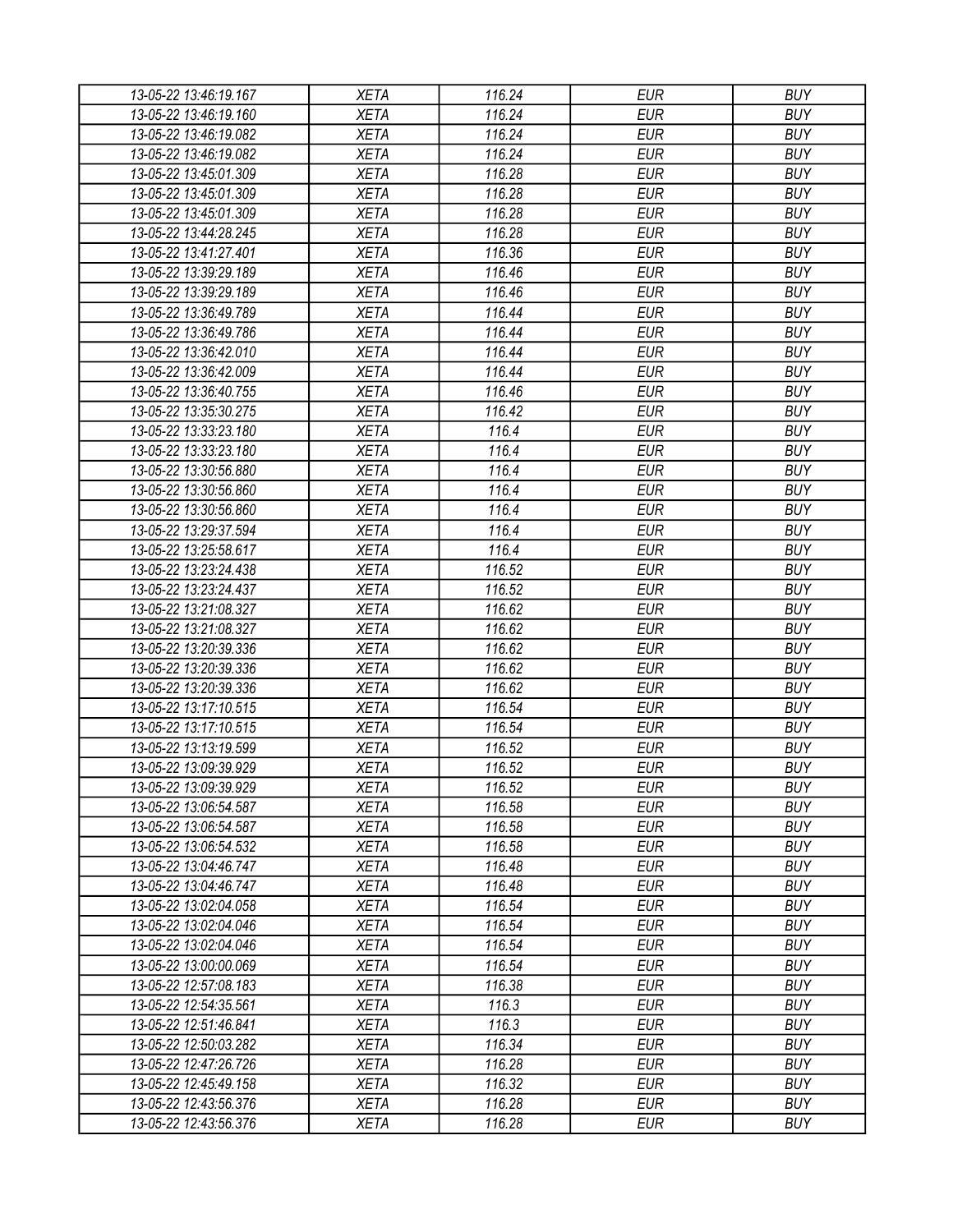| 13-05-22 12:42:59.793 | <b>XETA</b> | 116.26 | <b>EUR</b> | <b>BUY</b> |
|-----------------------|-------------|--------|------------|------------|
| 13-05-22 12:39:24.790 | <b>XETA</b> | 116.32 | <b>EUR</b> | <b>BUY</b> |
| 13-05-22 12:36:35.019 | <b>XETA</b> | 116.4  | <b>EUR</b> | <b>BUY</b> |
| 13-05-22 12:35:05.086 | <b>XETA</b> | 116.38 | <b>EUR</b> | <b>BUY</b> |
| 13-05-22 12:35:05.086 | <b>XETA</b> | 116.38 | <b>EUR</b> | <b>BUY</b> |
| 13-05-22 12:31:51.638 | <b>XETA</b> | 116.28 | <b>EUR</b> | <b>BUY</b> |
| 13-05-22 12:29:06.623 | <b>XETA</b> | 116.26 | <b>EUR</b> | <b>BUY</b> |
| 13-05-22 12:27:40.963 | <b>XETA</b> | 116.38 | <b>EUR</b> | <b>BUY</b> |
| 13-05-22 12:27:40.963 | <b>XETA</b> | 116.38 | <b>EUR</b> | <b>BUY</b> |
| 13-05-22 12:27:40.963 | <b>XETA</b> | 116.38 | <b>EUR</b> | <b>BUY</b> |
| 13-05-22 12:27:40.963 | <b>XETA</b> | 116.38 | <b>EUR</b> | <b>BUY</b> |
| 13-05-22 12:23:56.075 | <b>XETA</b> | 116.38 | <b>EUR</b> | <b>BUY</b> |
| 13-05-22 12:20:28.250 | <b>XETA</b> | 116.22 | <b>EUR</b> | <b>BUY</b> |
| 13-05-22 12:20:28.250 | <b>XETA</b> | 116.22 | <b>EUR</b> | <b>BUY</b> |
| 13-05-22 12:17:46.324 | <b>XETA</b> | 116.14 | <b>EUR</b> | <b>BUY</b> |
| 13-05-22 12:17:46.324 | <b>XETA</b> | 116.14 | <b>EUR</b> | <b>BUY</b> |
| 13-05-22 12:13:34.100 | <b>XETA</b> | 116.26 | <b>EUR</b> | <b>BUY</b> |
| 13-05-22 12:11:02.454 | <b>XETA</b> | 116.22 | <b>EUR</b> | <b>BUY</b> |
| 13-05-22 12:11:02.454 | <b>XETA</b> | 116.22 | <b>EUR</b> | <b>BUY</b> |
| 13-05-22 12:09:44.156 | <b>XETA</b> | 116.22 | <b>EUR</b> | <b>BUY</b> |
| 13-05-22 12:08:49.994 | <b>XETA</b> | 116.22 | <b>EUR</b> | <b>BUY</b> |
| 13-05-22 12:08:49.994 | <b>XETA</b> | 116.22 | <b>EUR</b> | <b>BUY</b> |
| 13-05-22 12:08:49.994 | <b>XETA</b> | 116.22 | <b>EUR</b> | <b>BUY</b> |
| 13-05-22 12:05:40.273 | <b>XETA</b> | 116.28 | <b>EUR</b> | <b>BUY</b> |
| 13-05-22 12:05:15.005 | <b>XETA</b> | 116.22 | <b>EUR</b> | <b>BUY</b> |
| 13-05-22 12:04:33.984 | <b>XETA</b> | 116.18 | <b>EUR</b> | <b>BUY</b> |
| 13-05-22 12:04:02.175 | <b>XETA</b> | 116.18 | <b>EUR</b> | <b>BUY</b> |
| 13-05-22 12:04:02.153 | <b>XETA</b> | 116.2  | <b>EUR</b> | <b>BUY</b> |
| 13-05-22 12:03:19.046 | <b>XETA</b> | 116.18 | <b>EUR</b> | <b>BUY</b> |
| 13-05-22 12:03:16.031 | <b>XETA</b> | 116.18 | <b>EUR</b> | <b>BUY</b> |
| 13-05-22 12:03:13.050 | <b>XETA</b> | 116.18 | <b>EUR</b> | <b>BUY</b> |
| 13-05-22 12:03:04.032 | <b>XETA</b> | 116.2  | <b>EUR</b> | <b>BUY</b> |
| 13-05-22 12:03:04.044 | <b>XETA</b> | 116.2  | <b>EUR</b> | <b>BUY</b> |
| 13-05-22 12:03:04.032 | <b>XETA</b> | 116.2  | <b>EUR</b> | <b>BUY</b> |
| 13-05-22 12:03:04.032 | <b>XETA</b> | 116.2  | <b>EUR</b> | <b>BUY</b> |
| 13-05-22 12:02:54.311 | <b>XETA</b> | 116.22 | <b>EUR</b> | <b>BUY</b> |
| 13-05-22 12:02:54.311 | <b>XETA</b> | 116.22 | <b>EUR</b> | <b>BUY</b> |
| 13-05-22 12:02:49.169 | <b>XETA</b> | 116.22 | <b>EUR</b> | <b>BUY</b> |
| 13-05-22 12:02:48.874 | <b>XETA</b> | 116.22 | <b>EUR</b> | <b>BUY</b> |
| 13-05-22 12:02:31.315 | <b>XETA</b> | 116.18 | <b>EUR</b> | <b>BUY</b> |
| 13-05-22 12:02:29.855 | <b>XETA</b> | 116.16 | <b>EUR</b> | <b>BUY</b> |
| 13-05-22 12:02:23.159 | <b>XETA</b> | 116.12 | <b>EUR</b> | <b>BUY</b> |
| 13-05-22 11:59:51.655 | <b>XETA</b> | 116.24 | <b>EUR</b> | <b>BUY</b> |
| 13-05-22 11:58:05.699 | <b>XETA</b> | 116.28 | <b>EUR</b> | <b>BUY</b> |
| 13-05-22 11:55:25.566 | <b>XETA</b> | 116.26 | <b>EUR</b> | <b>BUY</b> |
| 13-05-22 11:54:11.691 | <b>XETA</b> | 116.2  | <b>EUR</b> | <b>BUY</b> |
| 13-05-22 11:51:04.724 | <b>XETA</b> | 116.06 | <b>EUR</b> | <b>BUY</b> |
| 13-05-22 11:51:04.724 | <b>XETA</b> | 116.06 | <b>EUR</b> | <b>BUY</b> |
| 13-05-22 11:49:50.382 | <b>XETA</b> | 116.02 | <b>EUR</b> | <b>BUY</b> |
| 13-05-22 11:47:01.756 | <b>XETA</b> | 115.94 | <b>EUR</b> | <b>BUY</b> |
| 13-05-22 11:47:01.756 | <b>XETA</b> | 115.94 | <b>EUR</b> | <b>BUY</b> |
| 13-05-22 11:47:01.756 | <b>XETA</b> | 115.94 | <b>EUR</b> | <b>BUY</b> |
| 13-05-22 11:45:59.436 | <b>XETA</b> | 115.94 | <b>EUR</b> | <b>BUY</b> |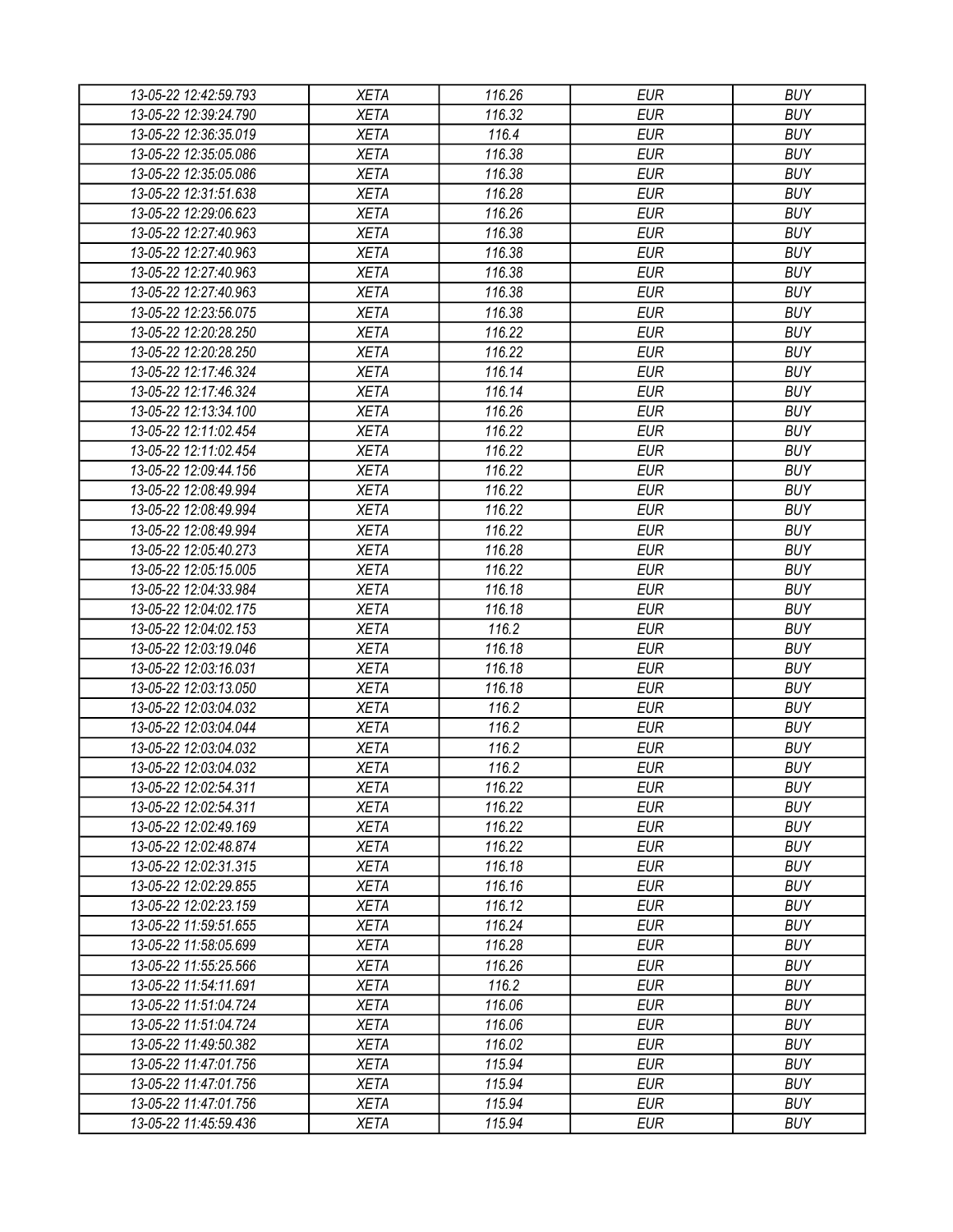| 13-05-22 11:45:59.436 | <b>XETA</b> | 115.94 | EUR        | <b>BUY</b> |
|-----------------------|-------------|--------|------------|------------|
| 13-05-22 11:45:59.436 | <b>XETA</b> | 115.94 | <b>EUR</b> | <b>BUY</b> |
| 13-05-22 11:42:22.362 | <b>XETA</b> | 115.94 | <b>EUR</b> | <b>BUY</b> |
| 13-05-22 11:40:57.220 | <b>XETA</b> | 115.94 | <b>EUR</b> | <b>BUY</b> |
| 13-05-22 11:40:57.220 | <b>XETA</b> | 115.94 | <b>EUR</b> | <b>BUY</b> |
| 13-05-22 11:38:44.065 | <b>XETA</b> | 115.9  | <b>EUR</b> | <b>BUY</b> |
| 13-05-22 11:37:15.392 | <b>XETA</b> | 115.68 | <b>EUR</b> | <b>BUY</b> |
| 13-05-22 11:34:38.403 | <b>XETA</b> | 115.7  | <b>EUR</b> | <b>BUY</b> |
| 13-05-22 11:34:38.403 | <b>XETA</b> | 115.7  | <b>EUR</b> | <b>BUY</b> |
| 13-05-22 11:32:40.709 | <b>XETA</b> | 115.6  | <b>EUR</b> | <b>BUY</b> |
| 13-05-22 11:31:16.446 | <b>XETA</b> | 115.62 | <b>EUR</b> | <b>BUY</b> |
| 13-05-22 11:31:16.446 | <b>XETA</b> | 115.62 | <b>EUR</b> | <b>BUY</b> |
| 13-05-22 11:31:16.446 | <b>XETA</b> | 115.62 | <b>EUR</b> | <b>BUY</b> |
| 13-05-22 11:29:10.127 | <b>XETA</b> | 115.56 | <b>EUR</b> | <b>BUY</b> |
| 13-05-22 11:29:10.127 | <b>XETA</b> | 115.56 | <b>EUR</b> | <b>BUY</b> |
| 13-05-22 11:27:36.247 | <b>XETA</b> | 115.54 | <b>EUR</b> | <b>BUY</b> |
| 13-05-22 11:27:36.247 | <b>XETA</b> | 115.54 | <b>EUR</b> | <b>BUY</b> |
| 13-05-22 11:27:36.245 | <b>XETA</b> | 115.54 | <b>EUR</b> | <b>BUY</b> |
| 13-05-22 11:25:00.604 | <b>XETA</b> | 115.56 | <b>EUR</b> | <b>BUY</b> |
| 13-05-22 11:22:20.294 | <b>XETA</b> | 115.5  | <b>EUR</b> | <b>BUY</b> |
| 13-05-22 11:22:20.294 | <b>XETA</b> | 115.5  | <b>EUR</b> | <b>BUY</b> |
| 13-05-22 11:19:48.552 | <b>XETA</b> | 115.54 | <b>EUR</b> | <b>BUY</b> |
| 13-05-22 11:19:48.552 | <b>XETA</b> | 115.54 | <b>EUR</b> | <b>BUY</b> |
| 13-05-22 11:17:58.943 | <b>XETA</b> | 115.56 | <b>EUR</b> | <b>BUY</b> |
| 13-05-22 11:17:35.266 | <b>XETA</b> | 115.62 | <b>EUR</b> | <b>BUY</b> |
| 13-05-22 11:17:35.265 | <b>XETA</b> | 115.62 | <b>EUR</b> | <b>BUY</b> |
| 13-05-22 11:16:20.858 | <b>XETA</b> | 115.58 | <b>EUR</b> | <b>BUY</b> |
| 13-05-22 11:14:34.491 | <b>XETA</b> | 115.62 | <b>EUR</b> | <b>BUY</b> |
| 13-05-22 11:14:34.491 | <b>XETA</b> | 115.62 | <b>EUR</b> | <b>BUY</b> |
| 13-05-22 11:14:34.490 | <b>XETA</b> | 115.62 | <b>EUR</b> | <b>BUY</b> |
| 13-05-22 11:14:08.550 | <b>XETA</b> | 115.66 | <b>EUR</b> | <b>BUY</b> |
| 13-05-22 11:11:24.201 | <b>XETA</b> | 115.54 | <b>EUR</b> | <b>BUY</b> |
| 13-05-22 11:11:24.201 | <b>XETA</b> | 115.54 | <b>EUR</b> | <b>BUY</b> |
| 13-05-22 11:10:08.487 | <b>XETA</b> | 115.52 | <b>EUR</b> | <b>BUY</b> |
|                       |             | 115.52 | <b>EUR</b> | <b>BUY</b> |
| 13-05-22 11:10:08.487 | <b>XETA</b> |        |            |            |
| 13-05-22 11:08:36.362 | <b>XETA</b> | 115.52 | <b>EUR</b> | <b>BUY</b> |
| 13-05-22 11:08:36.362 | <b>XETA</b> | 115.52 | <b>EUR</b> | <b>BUY</b> |
| 13-05-22 11:08:36.353 | <b>XETA</b> | 115.52 | <b>EUR</b> | <b>BUY</b> |
| 13-05-22 11:07:12.454 | <b>XETA</b> | 115.62 | <b>EUR</b> | <b>BUY</b> |
| 13-05-22 11:05:10.442 | <b>XETA</b> | 115.7  | <b>EUR</b> | <b>BUY</b> |
| 13-05-22 11:05:10.442 | <b>XETA</b> | 115.7  | <b>EUR</b> | <b>BUY</b> |
| 13-05-22 11:03:31.342 | <b>XETA</b> | 115.74 | <b>EUR</b> | <b>BUY</b> |
| 13-05-22 11:03:30.845 | <b>XETA</b> | 115.74 | <b>EUR</b> | <b>BUY</b> |
| 13-05-22 11:03:30.845 | <b>XETA</b> | 115.74 | <b>EUR</b> | <b>BUY</b> |
| 13-05-22 11:01:46.693 | <b>XETA</b> | 115.62 | <b>EUR</b> | <b>BUY</b> |
| 13-05-22 11:00:36.165 | <b>XETA</b> | 115.7  | <b>EUR</b> | <b>BUY</b> |
| 13-05-22 11:00:36.407 | <b>XETA</b> | 115.68 | <b>EUR</b> | <b>BUY</b> |
| 13-05-22 11:00:36.165 | <b>XETA</b> | 115.7  | <b>EUR</b> | <b>BUY</b> |
| 13-05-22 11:00:36.165 | <b>XETA</b> | 115.7  | <b>EUR</b> | <b>BUY</b> |
| 13-05-22 10:59:07.696 | <b>XETA</b> | 115.7  | <b>EUR</b> | <b>BUY</b> |
| 13-05-22 10:58:19.825 | <b>XETA</b> | 115.52 | EUR        | <b>BUY</b> |
| 13-05-22 10:58:14.815 | <b>XETA</b> | 115.52 | <b>EUR</b> | <b>BUY</b> |
| 13-05-22 10:58:14.445 | <b>XETA</b> | 115.52 | <b>EUR</b> | <b>BUY</b> |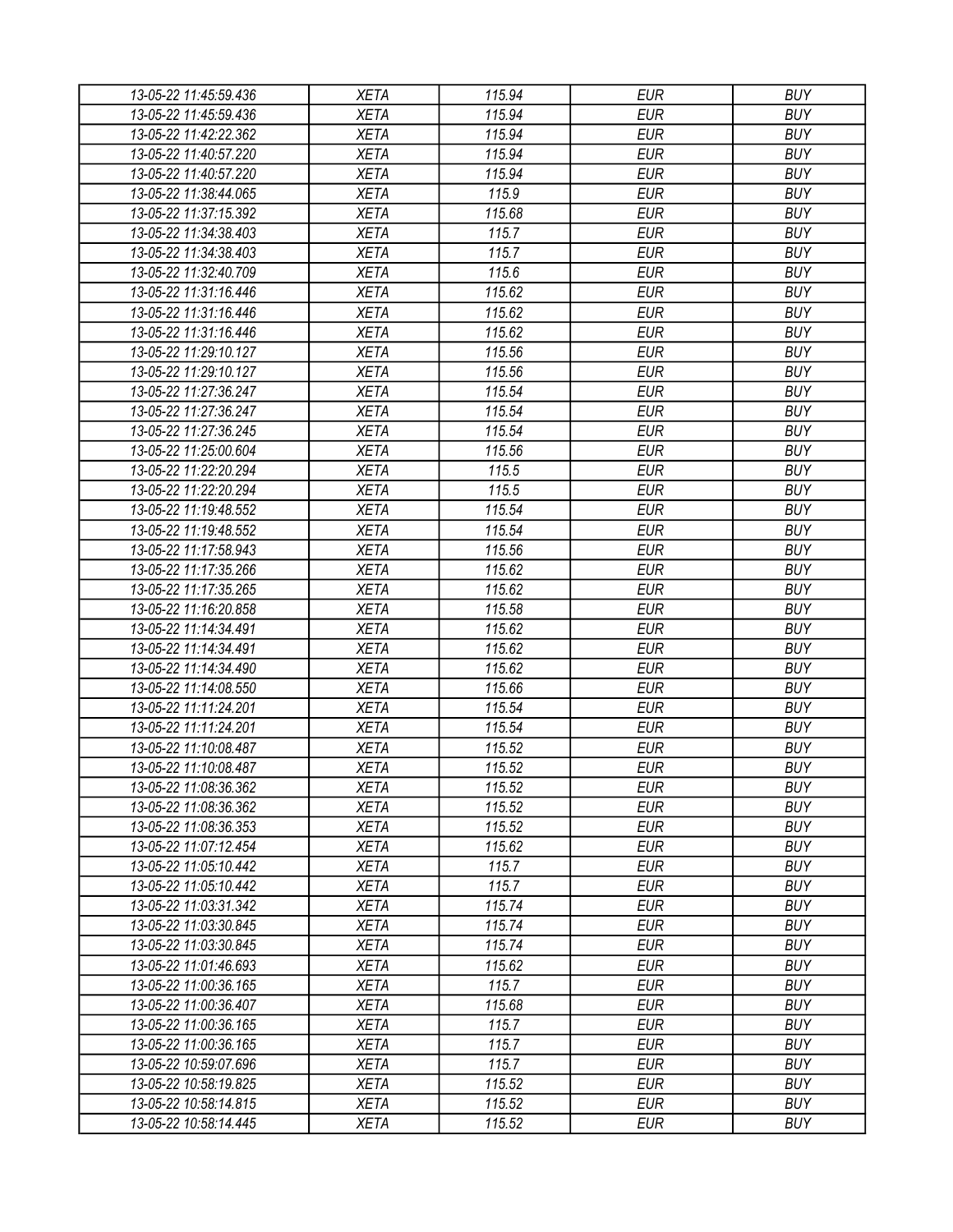| 13-05-22 10:58:14.290 | <b>XETA</b> | 115.52           | <b>EUR</b> | <b>BUY</b> |
|-----------------------|-------------|------------------|------------|------------|
| 13-05-22 10:58:14.075 | <b>XETA</b> | 115.52           | <b>EUR</b> | <b>BUY</b> |
| 13-05-22 10:57:23.459 | <b>XETA</b> | 115.6            | <b>EUR</b> | <b>BUY</b> |
| 13-05-22 10:56:44.575 | <b>XETA</b> | 115.5            | <b>EUR</b> | <b>BUY</b> |
| 13-05-22 10:56:44.475 | <b>XETA</b> | 115.5            | <b>EUR</b> | <b>BUY</b> |
| 13-05-22 10:56:14.275 | <b>XETA</b> | 115.5            | <b>EUR</b> | <b>BUY</b> |
| 13-05-22 10:56:14.275 | <b>XETA</b> | 115.5            | <b>EUR</b> | <b>BUY</b> |
| 13-05-22 10:56:13.262 | <b>XETA</b> | 115.5            | <b>EUR</b> | <b>BUY</b> |
| 13-05-22 10:54:42.601 | <b>XETA</b> | 115.5            | <b>EUR</b> | <b>BUY</b> |
| 13-05-22 10:54:14.556 | <b>XETA</b> | 115.48           | <b>EUR</b> | <b>BUY</b> |
| 13-05-22 10:53:14.815 | <b>XETA</b> | 115.52           | <b>EUR</b> | <b>BUY</b> |
| 13-05-22 10:53:14.765 | <b>XETA</b> | 115.52           | <b>EUR</b> | <b>BUY</b> |
| 13-05-22 10:52:54.072 | <b>XETA</b> | 115.54           | <b>EUR</b> | <b>BUY</b> |
| 13-05-22 10:51:42.225 | <b>XETA</b> | 115.58           | <b>EUR</b> | <b>BUY</b> |
| 13-05-22 10:51:06.486 | <b>XETA</b> | 115.64           | <b>EUR</b> | <b>BUY</b> |
| 13-05-22 10:50:59.840 | <b>XETA</b> | 115.64           | <b>EUR</b> | <b>BUY</b> |
| 13-05-22 10:50:59.815 | <b>XETA</b> | 115.64           | <b>EUR</b> | <b>BUY</b> |
| 13-05-22 10:50:59.790 | <b>XETA</b> | 115.64           | <b>EUR</b> | <b>BUY</b> |
| 13-05-22 10:50:36.998 | <b>XETA</b> | 115.76           | <b>EUR</b> | <b>BUY</b> |
| 13-05-22 10:50:29.515 | <b>XETA</b> | 115.78           | <b>EUR</b> | <b>BUY</b> |
| 13-05-22 10:50:29.515 | <b>XETA</b> | 115.78           | <b>EUR</b> | <b>BUY</b> |
| 13-05-22 10:50:09.614 | <b>XETA</b> | 115.86           | <b>EUR</b> | <b>BUY</b> |
| 13-05-22 10:49:45.498 | <b>XETA</b> | 115.88           | <b>EUR</b> | <b>BUY</b> |
| 13-05-22 10:46:26.768 | <b>XETA</b> | 116.08           | <b>EUR</b> | <b>BUY</b> |
| 13-05-22 10:45:12.237 | <b>XETA</b> | 116.2            | <b>EUR</b> | <b>BUY</b> |
| 13-05-22 10:41:12.281 | <b>XETA</b> | 116.22           | <b>EUR</b> | <b>BUY</b> |
| 13-05-22 10:39:35.022 | <b>XETA</b> | 116.14           | <b>EUR</b> | <b>BUY</b> |
| 13-05-22 10:37:40.034 | <b>XETA</b> | 116.02           | <b>EUR</b> | <b>BUY</b> |
| 13-05-22 10:37:26.212 | <b>XETA</b> | 116.02           | <b>EUR</b> | <b>BUY</b> |
| 13-05-22 10:36:09.356 | <b>XETA</b> | 116.04           | <b>EUR</b> | <b>BUY</b> |
| 13-05-22 10:34:12.357 | <b>XETA</b> | 116              | <b>EUR</b> | <b>BUY</b> |
| 13-05-22 10:31:27.540 | <b>XETA</b> | 116.12           | <b>EUR</b> | <b>BUY</b> |
| 13-05-22 10:29:52.880 | <b>XETA</b> | 116.22           | <b>EUR</b> | <b>BUY</b> |
| 13-05-22 10:27:18.606 | <b>XETA</b> | 116.18           | <b>EUR</b> | <b>BUY</b> |
|                       |             | 116.16           | <b>EUR</b> | <b>BUY</b> |
| 13-05-22 10:24:20.337 | <b>XETA</b> |                  |            |            |
| 13-05-22 10:24:16.199 | <b>XETA</b> | 116.18           | <b>EUR</b> | <b>BUY</b> |
| 13-05-22 10:22:28.694 | <b>XETA</b> | 116.12<br>116.12 | <b>EUR</b> | <b>BUY</b> |
| 13-05-22 10:22:28.694 | <b>XETA</b> |                  | <b>EUR</b> | <b>BUY</b> |
| 13-05-22 10:20:29.844 | <b>XETA</b> | 116.2            | <b>EUR</b> | <b>BUY</b> |
| 13-05-22 10:19:47.165 | <b>XETA</b> | 116.16           | <b>EUR</b> | <b>BUY</b> |
| 13-05-22 10:14:38.538 | <b>XETA</b> | 116.12           | <b>EUR</b> | <b>BUY</b> |
| 13-05-22 10:12:38.372 | <b>XETA</b> | 116.04           | <b>EUR</b> | <b>BUY</b> |
| 13-05-22 10:12:38.372 | <b>XETA</b> | 116.04           | <b>EUR</b> | <b>BUY</b> |
| 13-05-22 10:11:01.056 | <b>XETA</b> | 116              | <b>EUR</b> | <b>BUY</b> |
| 13-05-22 10:10:57.888 | <b>XETA</b> | 116              | <b>EUR</b> | <b>BUY</b> |
| 13-05-22 10:07:50.959 | <b>XETA</b> | 115.96           | <b>EUR</b> | <b>BUY</b> |
| 13-05-22 10:06:13.661 | <b>XETA</b> | 115.92           | <b>EUR</b> | <b>BUY</b> |
| 13-05-22 10:04:28.874 | <b>XETA</b> | 116.08           | <b>EUR</b> | <b>BUY</b> |
| 13-05-22 10:02:24.737 | <b>XETA</b> | 116.08           | <b>EUR</b> | <b>BUY</b> |
| 13-05-22 10:02:24.737 | <b>XETA</b> | 116.08           | <b>EUR</b> | <b>BUY</b> |
| 13-05-22 10:02:23.199 | <b>XETA</b> | 116.08           | <b>EUR</b> | <b>BUY</b> |
| 13-05-22 10:00:43.782 | <b>XETA</b> | 116.06           | <b>EUR</b> | <b>BUY</b> |
| 13-05-22 10:00:43.782 | <b>XETA</b> | 116.06           | <b>EUR</b> | <b>BUY</b> |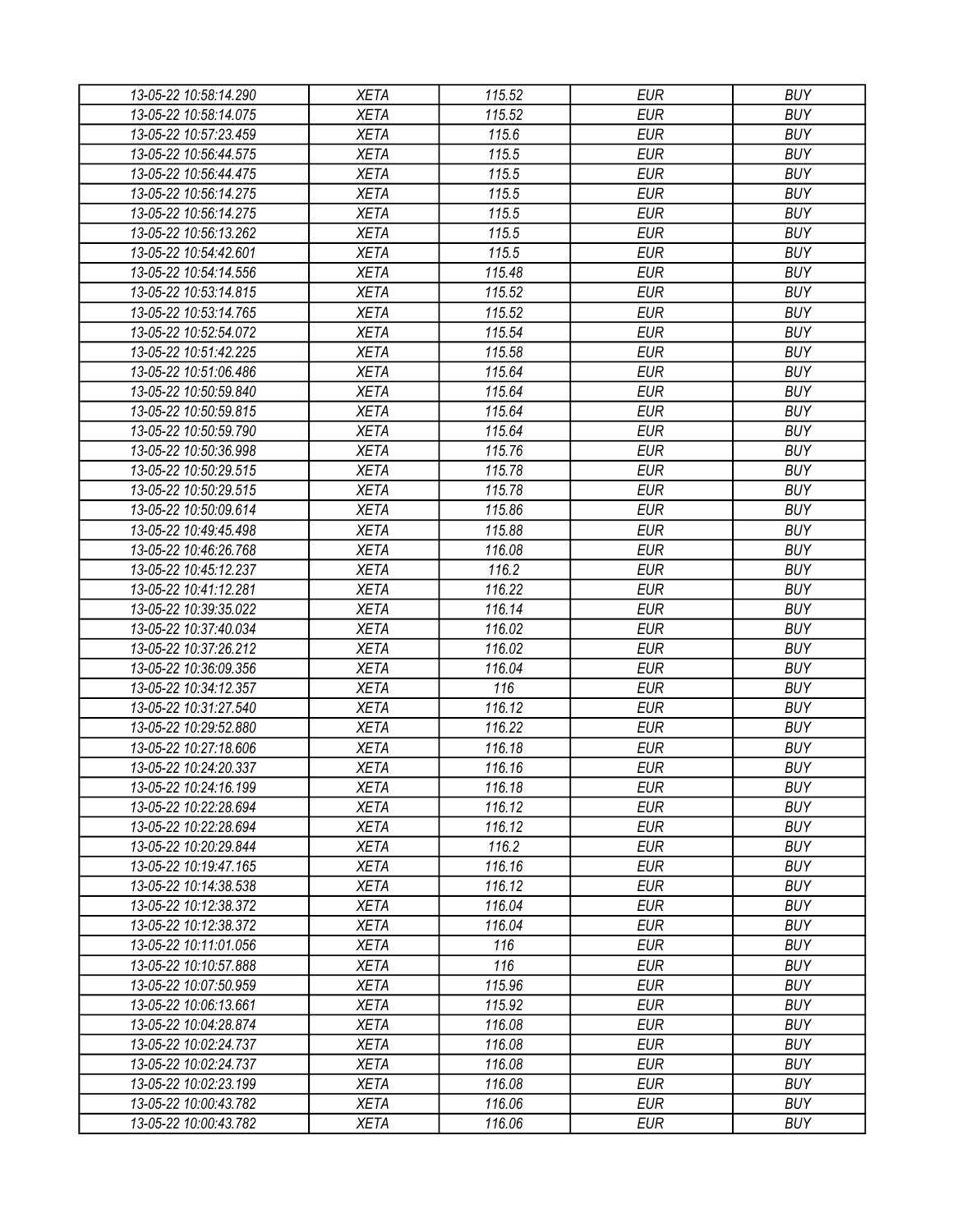| 13-05-22 10:00:43.782                          | <b>XETA</b> | 116.06           | <b>EUR</b> | <b>BUY</b> |
|------------------------------------------------|-------------|------------------|------------|------------|
| 13-05-22 09:59:31.615                          | <b>XETA</b> | 116.1            | <b>EUR</b> | <b>BUY</b> |
| 13-05-22 09:59:31.615                          | <b>XETA</b> | 116.1            | <b>EUR</b> | <b>BUY</b> |
| 13-05-22 09:59:31.615                          | <b>XETA</b> | 116.1            | <b>EUR</b> | <b>BUY</b> |
| 13-05-22 09:59:31.615                          | <b>XETA</b> | 116.1            | <b>EUR</b> | <b>BUY</b> |
| 13-05-22 09:57:20.221                          | <b>XETA</b> | 115.94           | <b>EUR</b> | <b>BUY</b> |
| 13-05-22 09:56:00.787                          | <b>XETA</b> | 116.02           | <b>EUR</b> | <b>BUY</b> |
| 13-05-22 09:52:11.901                          | <b>XETA</b> | 115.78           | <b>EUR</b> | <b>BUY</b> |
| 13-05-22 09:51:19.439                          | <b>XETA</b> | 115.86           | <b>EUR</b> | <b>BUY</b> |
| 13-05-22 09:51:19.439                          | <b>XETA</b> | 115.86           | <b>EUR</b> | <b>BUY</b> |
| 13-05-22 09:49:39.043                          | <b>XETA</b> | 115.86           | <b>EUR</b> | <b>BUY</b> |
| 13-05-22 09:48:27.852                          | <b>XETA</b> | 115.86           | <b>EUR</b> | <b>BUY</b> |
| 13-05-22 09:46:42.770                          | <b>XETA</b> | 116.12           | <b>EUR</b> | <b>BUY</b> |
| 13-05-22 09:46:05.763                          | <b>XETA</b> | 116.14           | <b>EUR</b> | <b>BUY</b> |
| 13-05-22 09:46:05.763                          | <b>XETA</b> | 116.14           | <b>EUR</b> | <b>BUY</b> |
| 13-05-22 09:43:44.592                          | <b>XETA</b> | 116.14           | <b>EUR</b> | <b>BUY</b> |
| 13-05-22 09:42:08.517                          | <b>XETA</b> | 116.18           | <b>EUR</b> | <b>BUY</b> |
| 13-05-22 09:42:08.516                          | <b>XETA</b> | 116.18           | <b>EUR</b> | <b>BUY</b> |
| 13-05-22 09:40:32.580                          | <b>XETA</b> | 116.1            | <b>EUR</b> | <b>BUY</b> |
| 13-05-22 09:39:10.904                          | <b>XETA</b> | 116.24           | <b>EUR</b> | <b>BUY</b> |
| 13-05-22 09:39:10.904                          | <b>XETA</b> | 116.24           | <b>EUR</b> | <b>BUY</b> |
| 13-05-22 09:38:18.221                          | <b>XETA</b> | 116.26           | <b>EUR</b> | <b>BUY</b> |
| 13-05-22 09:37:03.854                          | <b>XETA</b> | 116.14           | <b>EUR</b> | <b>BUY</b> |
| 13-05-22 09:37:03.697                          | <b>XETA</b> | 116.14           | <b>EUR</b> | <b>BUY</b> |
| 13-05-22 09:34:28.556                          | <b>XETA</b> | 116.04           | <b>EUR</b> | <b>BUY</b> |
| 13-05-22 09:34:22.856                          | <b>XETA</b> | 116.08           | <b>EUR</b> | <b>BUY</b> |
| 13-05-22 09:34:22.856                          | <b>XETA</b> | 116.08           | <b>EUR</b> | <b>BUY</b> |
| 13-05-22 09:31:52.530                          | <b>XETA</b> | 116.06           | <b>EUR</b> | <b>BUY</b> |
| 13-05-22 09:30:16.535                          | <b>XETA</b> | 116.28           | <b>EUR</b> | <b>BUY</b> |
| 13-05-22 09:28:46.790                          | <b>XETA</b> | 116.34           | <b>EUR</b> | <b>BUY</b> |
| 13-05-22 09:26:04.977                          | <b>XETA</b> | 116.44           | <b>EUR</b> | <b>BUY</b> |
| 13-05-22 09:26:04.965                          | <b>XETA</b> | 116.44           | <b>EUR</b> | <b>BUY</b> |
| 13-05-22 09:26:04.963                          | <b>XETA</b> | 116.44           | <b>EUR</b> | <b>BUY</b> |
|                                                |             | 116.26           | <b>EUR</b> | <b>BUY</b> |
| 13-05-22 09:23:31.124<br>13-05-22 09:23:31.124 | <b>XETA</b> | 116.26           | <b>EUR</b> | <b>BUY</b> |
|                                                | <b>XETA</b> |                  |            |            |
| 13-05-22 09:23:31.123                          | <b>XETA</b> | 116.26           | <b>EUR</b> | <b>BUY</b> |
| 13-05-22 09:19:59.209                          | <b>XETA</b> | 116.04           | <b>EUR</b> | <b>BUY</b> |
| 13-05-22 09:19:59.209                          | <b>XETA</b> | 116.04<br>116.04 | <b>EUR</b> | <b>BUY</b> |
| 13-05-22 09:17:14.990                          | <b>XETA</b> |                  | <b>EUR</b> | <b>BUY</b> |
| 13-05-22 09:15:26.763                          | <b>XETA</b> | 116.1            | <b>EUR</b> | <b>BUY</b> |
| 13-05-22 09:13:07.231                          | <b>XETA</b> | 115.92           | <b>EUR</b> | <b>BUY</b> |
| 13-05-22 09:11:14.320                          | <b>XETA</b> | 116.08           | <b>EUR</b> | <b>BUY</b> |
| 13-05-22 09:10:51.063                          | <b>XETA</b> | 116.12           | <b>EUR</b> | <b>BUY</b> |
| 13-05-22 09:10:51.063                          | <b>XETA</b> | 116.12           | <b>EUR</b> | <b>BUY</b> |
| 13-05-22 09:08:46.230                          | <b>XETA</b> | 116.26           | <b>EUR</b> | <b>BUY</b> |
| 13-05-22 09:07:37.207                          | <b>XETA</b> | 116.24           | <b>EUR</b> | <b>BUY</b> |
| 13-05-22 09:07:37.207                          | <b>XETA</b> | 116.24           | <b>EUR</b> | <b>BUY</b> |
| 13-05-22 09:05:56.041                          | <b>XETA</b> | 116.14           | <b>EUR</b> | <b>BUY</b> |
| 13-05-22 09:04:58.164                          | <b>XETA</b> | 115.98           | <b>EUR</b> | <b>BUY</b> |
| 13-05-22 09:04:47.356                          | <b>XETA</b> | 115.98           | <b>EUR</b> | <b>BUY</b> |
| 13-05-22 09:04:13.406                          | <b>XETA</b> | 116.1            | <b>EUR</b> | <b>BUY</b> |
| 13-05-22 09:03:08.043                          | XETA        | 115.96           | <b>EUR</b> | <b>BUY</b> |
| 13-05-22 09:01:20.964                          | <b>XETA</b> | 115.7            | <b>EUR</b> | <b>BUY</b> |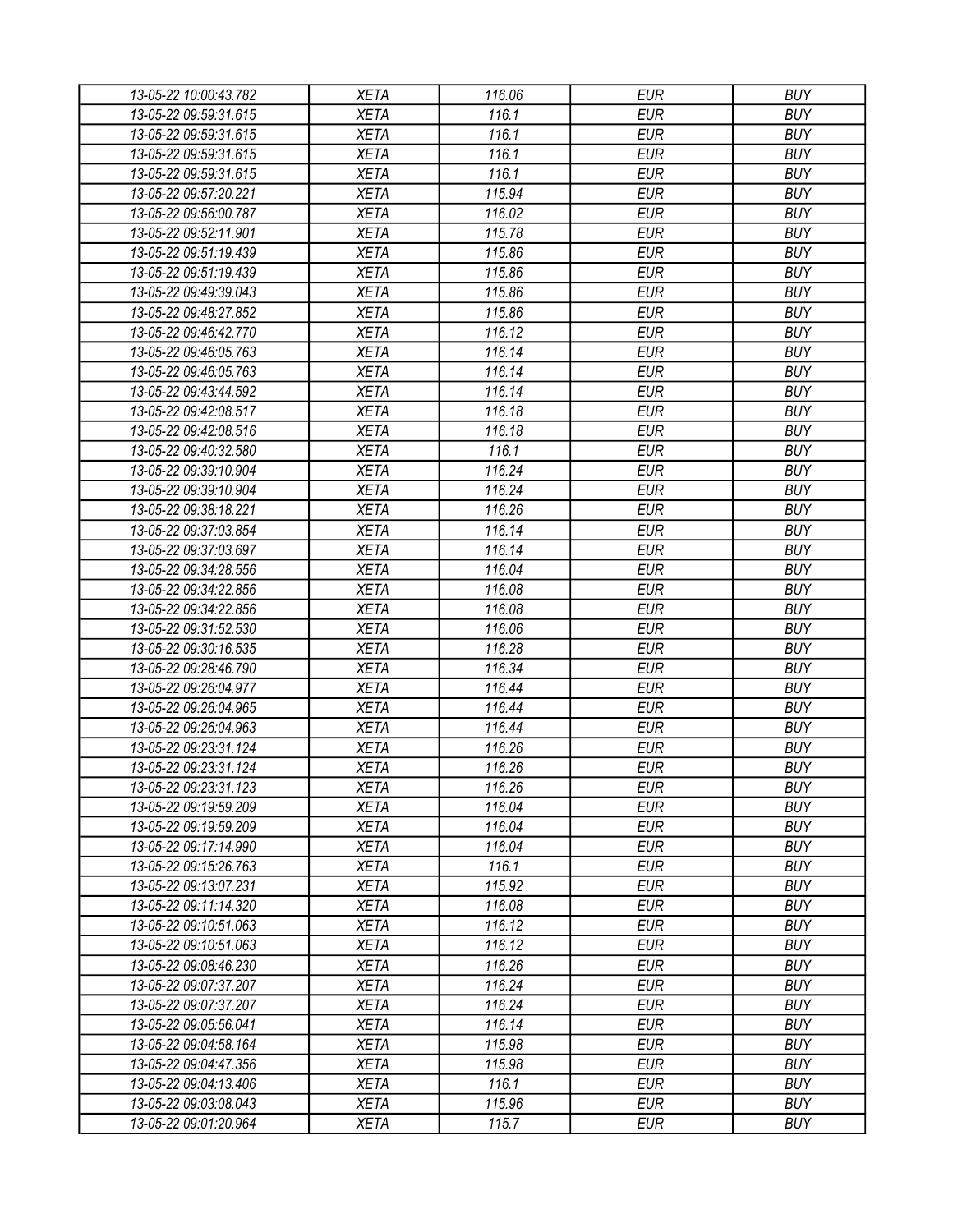| 13-05-22 09:01:17.351 | <b>XETA</b> | 115.72 | <b>EUR</b> | <b>BUY</b> |
|-----------------------|-------------|--------|------------|------------|
| 13-05-22 09:01:17.411 | <b>XETA</b> | 115.72 | <b>EUR</b> | <b>BUY</b> |
| 13-05-22 09:01:17.351 | <b>XETA</b> | 115.72 | <b>EUR</b> | <b>BUY</b> |
| 13-05-22 08:58:58.813 | <b>XETA</b> | 115.18 | <b>EUR</b> | <b>BUY</b> |
| 13-05-22 08:58:34.598 | <b>XETA</b> | 115.14 | <b>EUR</b> | <b>BUY</b> |
| 13-05-22 08:57:53.500 | <b>XETA</b> | 115.32 | <b>EUR</b> | <b>BUY</b> |
| 13-05-22 08:57:28.553 | <b>XETA</b> | 115.32 | <b>EUR</b> | <b>BUY</b> |
| 13-05-22 08:56:32.778 | <b>XETA</b> | 115.38 | <b>EUR</b> | <b>BUY</b> |
| 13-05-22 08:56:32.766 | <b>XETA</b> | 115.4  | <b>EUR</b> | <b>BUY</b> |
| 13-05-22 08:54:34.959 | <b>XETA</b> | 115.32 | <b>EUR</b> | <b>BUY</b> |
| 13-05-22 08:54:34.959 | <b>XETA</b> | 115.32 | <b>EUR</b> | <b>BUY</b> |
| 13-05-22 08:53:48.522 | <b>XETA</b> | 115.22 | <b>EUR</b> | <b>BUY</b> |
| 13-05-22 08:52:33.885 | <b>XETA</b> | 115.26 | <b>EUR</b> | <b>BUY</b> |
| 13-05-22 08:52:33.885 | <b>XETA</b> | 115.26 | <b>EUR</b> | <b>BUY</b> |
| 13-05-22 08:50:24.219 | <b>XETA</b> | 115.38 | <b>EUR</b> | <b>BUY</b> |
| 13-05-22 08:50:24.219 | <b>XETA</b> | 115.38 | <b>EUR</b> | <b>BUY</b> |
| 13-05-22 08:50:24.219 | <b>XETA</b> | 115.38 | <b>EUR</b> | <b>BUY</b> |
| 13-05-22 08:49:02.464 | <b>XETA</b> | 115.42 | <b>EUR</b> | <b>BUY</b> |
| 13-05-22 08:47:22.332 | <b>XETA</b> | 115.1  | <b>EUR</b> | <b>BUY</b> |
| 13-05-22 08:47:22.332 | <b>XETA</b> | 115.1  | <b>EUR</b> | <b>BUY</b> |
| 13-05-22 08:45:58.502 | <b>XETA</b> | 115.28 | <b>EUR</b> | <b>BUY</b> |
| 13-05-22 08:45:25.070 | <b>XETA</b> | 115.44 | <b>EUR</b> | <b>BUY</b> |
| 13-05-22 08:45:25.070 | <b>XETA</b> | 115.44 | <b>EUR</b> | <b>BUY</b> |
| 13-05-22 08:44:59.380 | <b>XETA</b> | 115.46 | <b>EUR</b> | <b>BUY</b> |
| 13-05-22 08:44:20.465 | <b>XETA</b> | 115.56 | <b>EUR</b> | <b>BUY</b> |
| 13-05-22 08:43:11.898 | <b>XETA</b> | 115.82 | <b>EUR</b> | <b>BUY</b> |
| 13-05-22 08:41:57.204 | <b>XETA</b> | 115.8  | <b>EUR</b> | <b>BUY</b> |
| 13-05-22 08:40:38.060 | <b>XETA</b> | 115.9  | <b>EUR</b> | <b>BUY</b> |
| 13-05-22 08:40:38.059 | <b>XETA</b> | 115.9  | <b>EUR</b> | <b>BUY</b> |
| 13-05-22 08:40:32.431 | <b>XETA</b> | 115.94 | <b>EUR</b> | <b>BUY</b> |
| 13-05-22 08:40:32.418 | <b>XETA</b> | 115.94 | <b>EUR</b> | <b>BUY</b> |
| 13-05-22 08:40:05.524 | <b>XETA</b> | 115.8  | <b>EUR</b> | <b>BUY</b> |
| 13-05-22 08:40:05.514 | <b>XETA</b> | 115.8  | <b>EUR</b> | <b>BUY</b> |
| 13-05-22 08:40:05.482 | <b>XETA</b> | 115.82 | <b>EUR</b> | <b>BUY</b> |
| 13-05-22 08:40:05.483 | <b>XETA</b> | 115.82 | <b>EUR</b> | <b>BUY</b> |
| 13-05-22 08:39:43.848 | <b>XETA</b> | 115.82 | <b>EUR</b> | <b>BUY</b> |
| 13-05-22 08:39:43.848 | <b>XETA</b> | 115.82 | <b>EUR</b> | <b>BUY</b> |
| 13-05-22 08:39:43.843 | <b>XETA</b> | 115.8  | <b>EUR</b> | <b>BUY</b> |
| 13-05-22 08:39:43.843 | <b>XETA</b> | 115.8  | <b>EUR</b> | <b>BUY</b> |
| 13-05-22 08:39:25.742 | <b>XETA</b> | 115.64 | <b>EUR</b> | <b>BUY</b> |
| 13-05-22 08:37:43.317 | XETA        | 115.3  | <b>EUR</b> | <b>BUY</b> |
| 13-05-22 08:37:43.316 | <b>XETA</b> | 115.3  | <b>EUR</b> | <b>BUY</b> |
| 13-05-22 08:37:43.304 | XETA        | 115.3  | <b>EUR</b> | <b>BUY</b> |
| 13-05-22 08:37:43.304 | <b>XETA</b> | 115.3  | <b>EUR</b> | <b>BUY</b> |
| 13-05-22 08:37:21.168 | <b>XETA</b> | 115.12 | <b>EUR</b> | <b>BUY</b> |
| 13-05-22 08:36:23.849 | <b>XETA</b> | 115.22 | <b>EUR</b> | <b>BUY</b> |
| 13-05-22 08:34:27.005 | <b>XETA</b> | 115.08 | <b>EUR</b> | <b>BUY</b> |
| 13-05-22 08:33:22.874 | <b>XETA</b> | 115.28 | <b>EUR</b> | <b>BUY</b> |
| 13-05-22 08:32:59.588 | <b>XETA</b> | 115.26 | <b>EUR</b> | <b>BUY</b> |
| 13-05-22 08:32:11.101 | <b>XETA</b> | 115.26 | <b>EUR</b> | <b>BUY</b> |
| 13-05-22 08:32:11.098 | <b>XETA</b> | 115.26 | <b>EUR</b> | <b>BUY</b> |
| 13-05-22 08:32:04.026 | <b>XETA</b> | 115.28 | <b>EUR</b> | <b>BUY</b> |
| 13-05-22 08:29:24.787 | <b>XETA</b> | 115.06 | <b>EUR</b> | <b>BUY</b> |